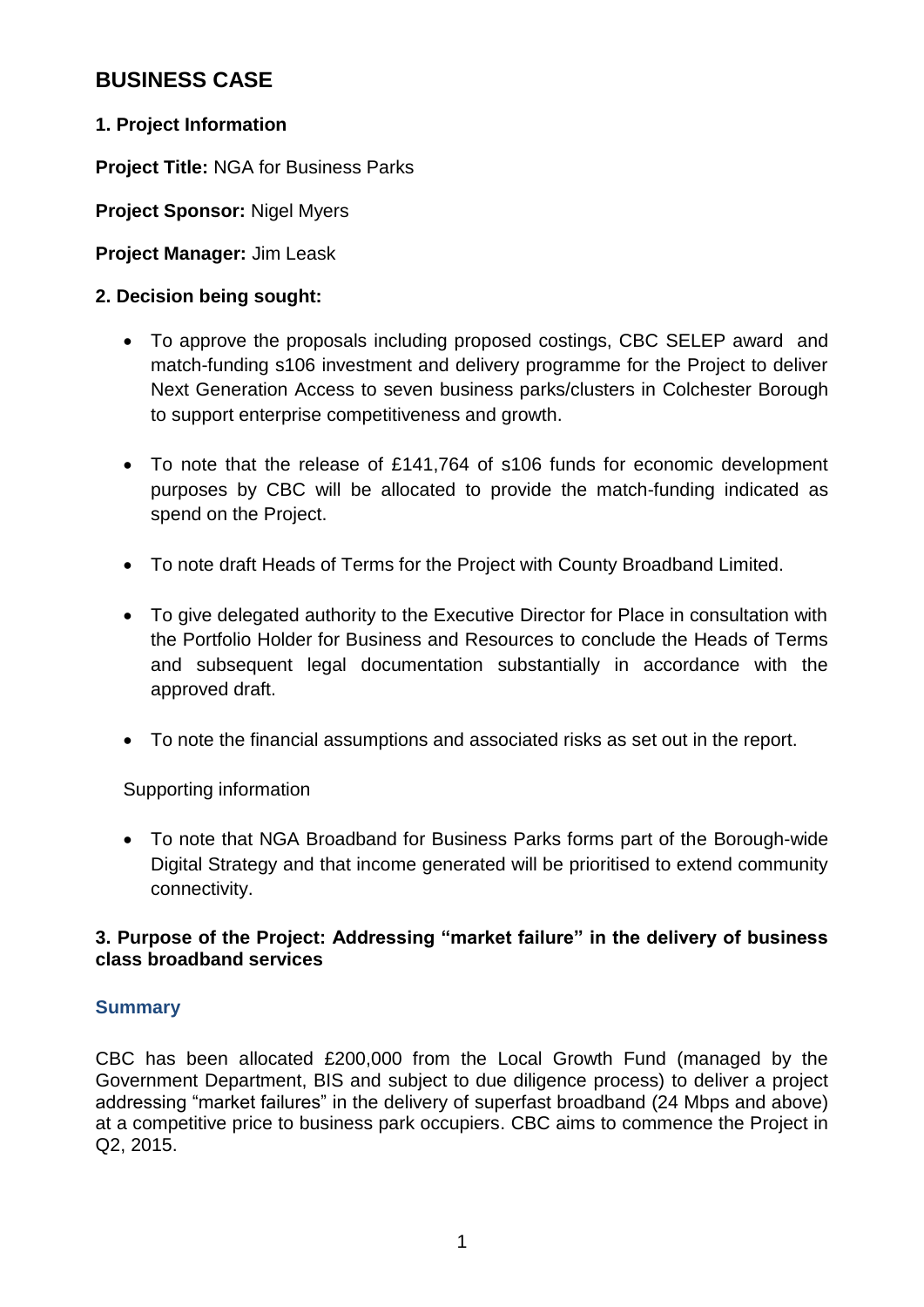The approach for Colchester Borough is to co-invest (through the use of s106 monies) to support the delivery of fixed wireless broadband to a number of business parks to correct for the above market failures, supporting business and job growth and creating a more competitive marketplace for broadband services. The Project will deliver Next Generation Access (NGA) fixed wireless broadband (24 Mbps and above, scaling to 1 Gigabyte) to seven key business parks/clusters within Colchester accommodating 482 businesses and 8,196 employees (ONS IDBR, 2013). The service will be symmetrical – offering equivalent upload and download speeds – and will also provide "bundled" VoIP services which will allow businesses to retain existing numbers while moving to a lower cost service.

The Project addresses business needs for reliable, high speed and symmetric broadband connectivity which is not available currently from BT's FTTC programme (branded as "Superfast Essex" in Greater Essex) and which will be more competitive than other operators in the market, so reducing business overhead costs for uncontended higher bandwidth services required by current and emerging enterprise needs and for telephony services. In short, the Project will deliver a "business class" broadband offering - resilient broadband speeds, enhanced coverage - and introduce a competitive technology into an otherwise fixed line-dominated and over-priced marketplace.

As such, the Project is a supply-side intervention to address the reported market failures in both the availability of Next Generation Broadband for business and it lack of pricecompetitiveness.

## **Background**

## **Project rationale**

The Project addresses what is a "live" issue and which is very much entering the wider agenda of Government and policymakers. The Digital Policy Alliance notes for a forthcoming conference on 10 March at Westminster:

'The Parliamentary Space Committee and the Digital Policy Alliance will be inviting you to attend our joint event to discuss why we are not getting broadband for all.

Access to broadband is a hot political issue across the UK. The disparities in service are not easily explained by simple economics. Residents and businesses in the City of London are less well-served than those living in West Dorset.

So what is going wrong? How should we address Britain's new digital divide? What are the lessons from other countries? How should it be funded and what mix of technologies can be used: mobile, satellite and Wi-Fi as well as cable?'

The Ofcom Infrastructure Report 2014 (Section 4) considers the issue of SME connectivity although it is noted that there is current work to assess the 'current levels of availability, choice and quality of communications services for SMEs' and that, 'Responses will inform a report in Spring 2015 on how the market for fixed and mobile connectivity is serving SMEs'. (Similarly, the Broadband Stakeholder Group is also currently undertaking market surveys of SME experience and requirement of broadband provision and will report in the next few months).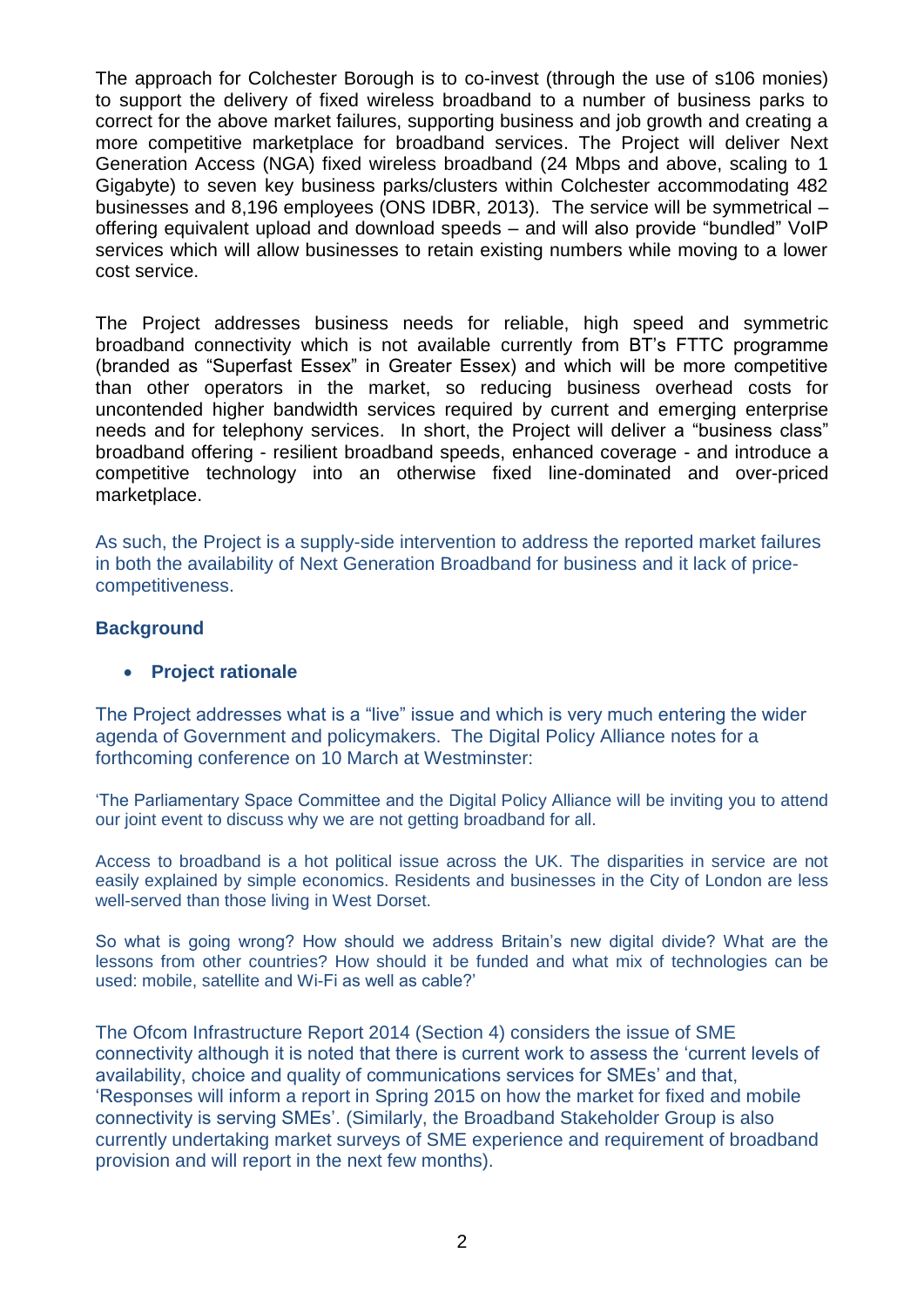This Project considers from other public sources (including Public Accounts Committee reports on Superfast Broadband, submissions to that Committee by Inca and other parties and local and national reportage) that "superfast broadband" (the BDUK projects) are considered to be mainly a residential offer (see more later, not being offered to business park users and not suited for SME needs, being also asymmetric and contended. Even so the Ofcom Report notes the following which support the stated needs for this Project:

- 'Superfast broadband coverage has not reached all SMEs and our analysis suggests that SME coverage lags average coverage in urban areas in particular (67% vs, 83%)'.
- Re quality of service from current provision: 'Recent research conducted by Jigsaw for Ofcom…found that satisfaction with internet services [by SMEs] was lower than for landline and mobile voice services. Speed and reliability were the most frequently given reasons for dissatisfaction. In particular, satisfaction with ADSL broadband – which is used by two-thirds of SMEs – was significantly lower than with other services. SMEs said that their growth had been hampered by lack of suitable communications services (15%) reported higher than average dissatisfaction with ADSL. A minority of SMEs (11%) believed their business would benefit from communication services not currently available. Faster/fibre broadband was the service most likely to be mentioned'
- In terms of latent demand around quality and pricing competitiveness from the current proposed Project, the Ofcom Report confirms that: 'Some SMEs, such as those that offer Internet-based services, are likely to have higher resilience and/or bandwidth requirements. They would therefore be likely to require a service tailored to business needs, which provides better performance and has higher service levels than services which are typically taken by residential consumers. The majority of SMEs buy business broadband services rather than using residential products (77% for landlines, 74% for internet services and 50% of mobile phone services)'.

Further evidence of latent and explicit demand for the Project can be found in The Federation of Small Business report of July 2014 looking into broadband provision and access for business in the UK. This report noted that:

- 14% of small businesses consider lack of reliable and fast broadband connectivity to be their main barrier to growth; and,
- Only 15% of small firms say they are very satisfied with their broadband provision, while 25% say they are fairly or very dissatisfied.

Early results from the Essex Business Survey 2014 highlight the importance of being 'In a good broadband/fibre optic area' to business location decisions: 83.4% of businesses reported this as an important requirement, rivalling good mobile phone coverage, transport links and parking as the highest scoring replies.

In terms of Next Generation Access Broadband coverage and services for Business Parks, the website SamKnows has been used to assess the current position in terms of service provision through exchange mapping of the relevant postcodes. Together with sampled business opinion on key business parks, it is evident from BT's commercial rollout of NGA broadband that cabinets are not being enabled for the Fibre to the Cabinet (FTTC) solution on business parks, not only in Colchester Borough but across the UK. This has been recognised by INCA, the network of independent communications providers:

'In 2013 BDUK sent INCA a list of hundreds of postcodes of enterprise zones and business parks that are not being served by BT's superfast broadband roll out. In partnership with the [Federation of Communications Services](http://www.fcs.org.uk/) (FCS), representing some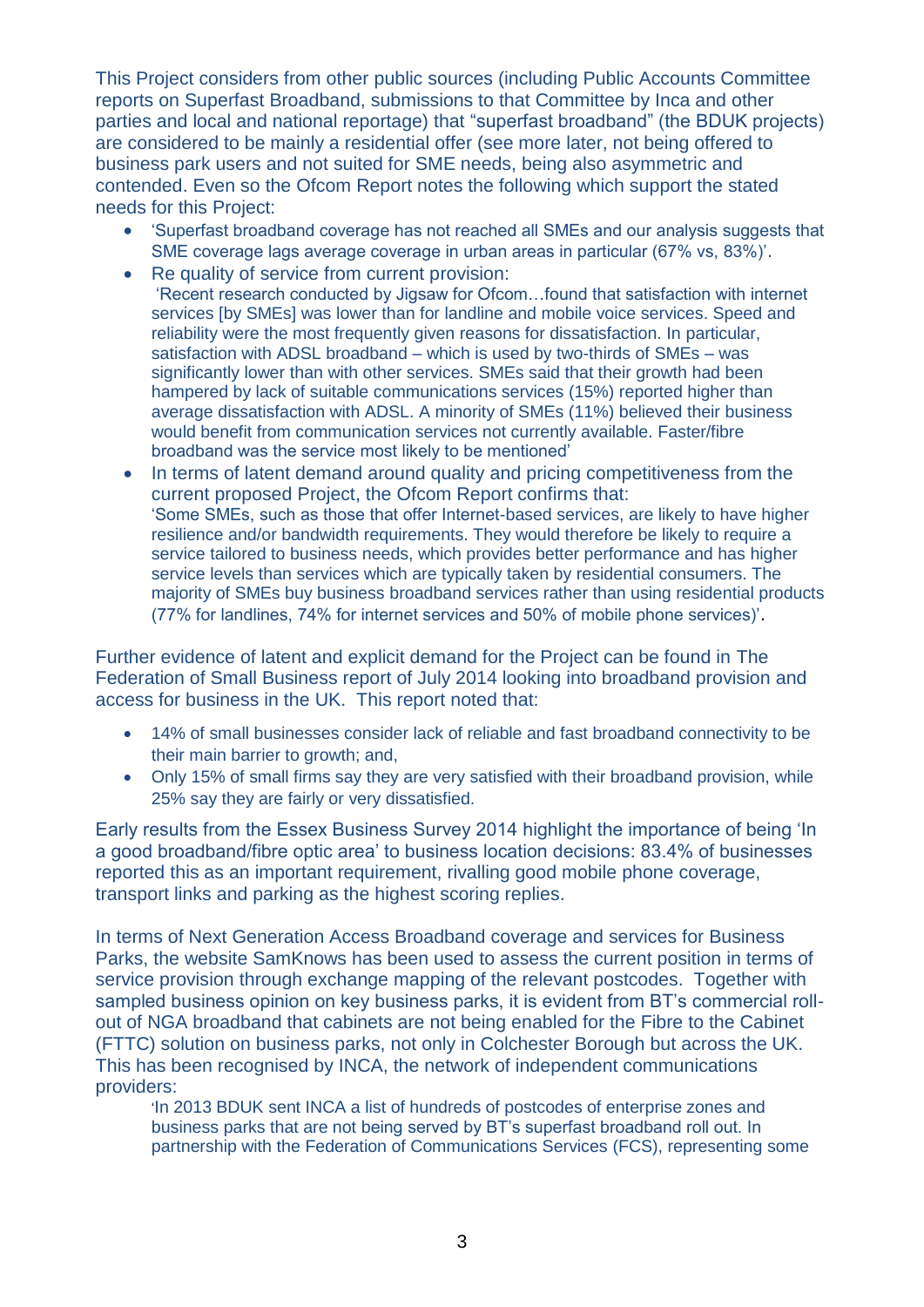300 B2B comms providers, we have created a joint project addressing these enterprise 'notspots'.

The FCS has contacted its members asking if they have customers in the various business park post codes. We want to alert INCA members to the opportunity to develop next generation broadband projects in those areas'.

[\(http://www.inca.coop/projects/enterprise-zones-business-parks\)](http://www.inca.coop/projects/enterprise-zones-business-parks)



**Relationship to the BDUK "superfast" programme**



**Future broadband trends and their impact on the Project**

In the next five years it is unlikely that the major operators will alter the high relative costs of leased lines which deliver "business class" broadband. However, it is the case that better broadband will become available for businesses everywhere over time in terms of some upgrading of base speed and price but the distinction between increasingly faster and dedicated business solutions bundling increased access to other Information and Communication Technologies (such as VoIP, Cloud computing, etc.) will be used to maintain the valuable leased line market for BT and Virgin Media and other operators. In this respect, the gap between the residential offer and the "business class" offer appears likely to remain and even widen as enterprise requirements for ICT applications continue to accelerate.

More probably, the emergence of 5G and increased capacity mobile communications (macro cells and WiFi) may provide in time a partial alternative solution. However, the launch and take-up of the new technology will depend on further build-out of telecoms cell infrastructure. In this respect, the current Project will be positioned to also support further coverage from these technologies using the proposed mast infrastructure for mobile communications transmission equipment operating in other frequency bands.

**Colchester Borough Council Digital Strategy and actions**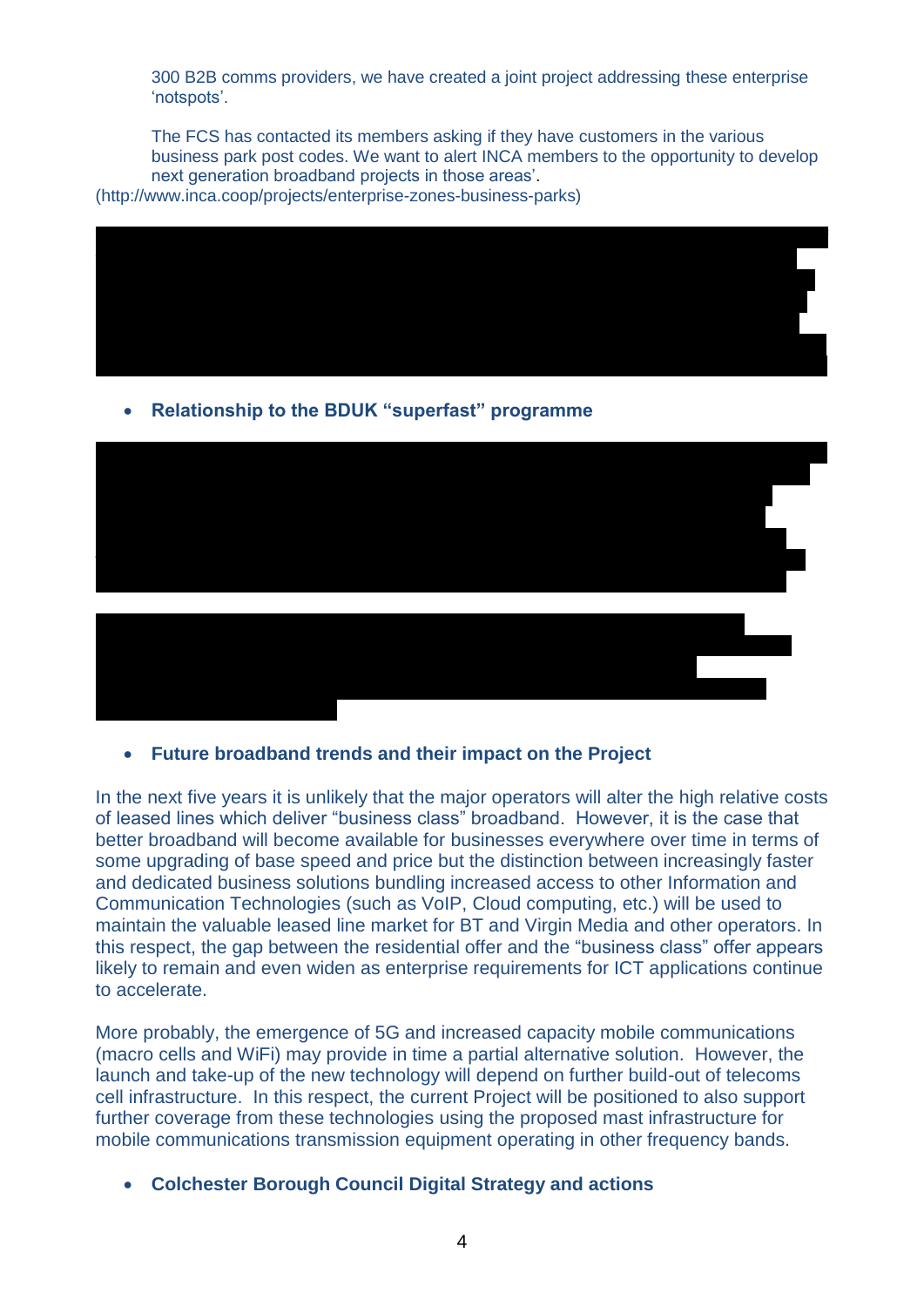CBC has been seeking to deliver against its Digital Strategy for the Borough which was developed in 2010. The Strategy addresses economic, community and social needs from an enhanced digital infrastructure for the urban third and rural two-thirds of the Council's area.

To date, the following has been achieved:

- The Strategy and discussions with of BT led to the enablement of four exchanges in addition to the one announced, enhancing coverage from the residential FTTC commercial service.
- Town Centre WiFi in partnership with Arqiva went live in December 2014 through the Council's concession of sites, providing 4G services to residents, visitors and business users with 24/7 access to three websites, including Jobcentre Plus' Universal Jobmatch for jobseekers.
- County Broadband Ltd has been supported to win grant funding for coverage of five rural parishes and has been promoted to Parish Councils (rural) as the Council's solution partner, leading to coverage in a further six parishes.
- A lease by the Council has been conceded to County Broadband Ltd to cover underserved urban businesses and premises in the Town Centre and to form part of a wider coverage network of which the current Project forms part.
- Market investigation with two fibre providers has identified potential projects in the urban area but which cannot meet the business case of the providers.
- Liaison with Essex County Council in relation to the Superfast Essex project (BDUK) has established the clear need for the current Project and the above interventions.

## **Conclusion**

In conclusion, the Project is an important initiative in a range of local, alternative approaches across the UK which are seeking to redress the "market failures" of the current broadband delivery marketplace.

## **Why the Project is required at this time**

The Project is needed now because the Borough is at an important moment in its housing-driven growth which is generating an increasing mis-match between increase in the working-age population and the number and quality of available jobs. Development of two new major business parks – Colchester Northern Gateway and the Knowledge Gateway (University of Essex) is underway to assist enterprise growth and inward investment for which the Project will provide NGA communications infrastructure. Similarly, build out of another business park and upgrading of other locations provide further drivers to improve the communications infrastructure to support existing employers, improve the attractiveness of the Borough to relocating major firms and deliver higher quality employment, especially in growth sectors such as creative and media and business services.

Colchester's role as a key creative/digital industry Hub is recognised by the Economic Plan for Essex and by SELEP. A major driver of this growing sector which has considerable digitalisation potential for other industry sectors is access to significant broadband capacity.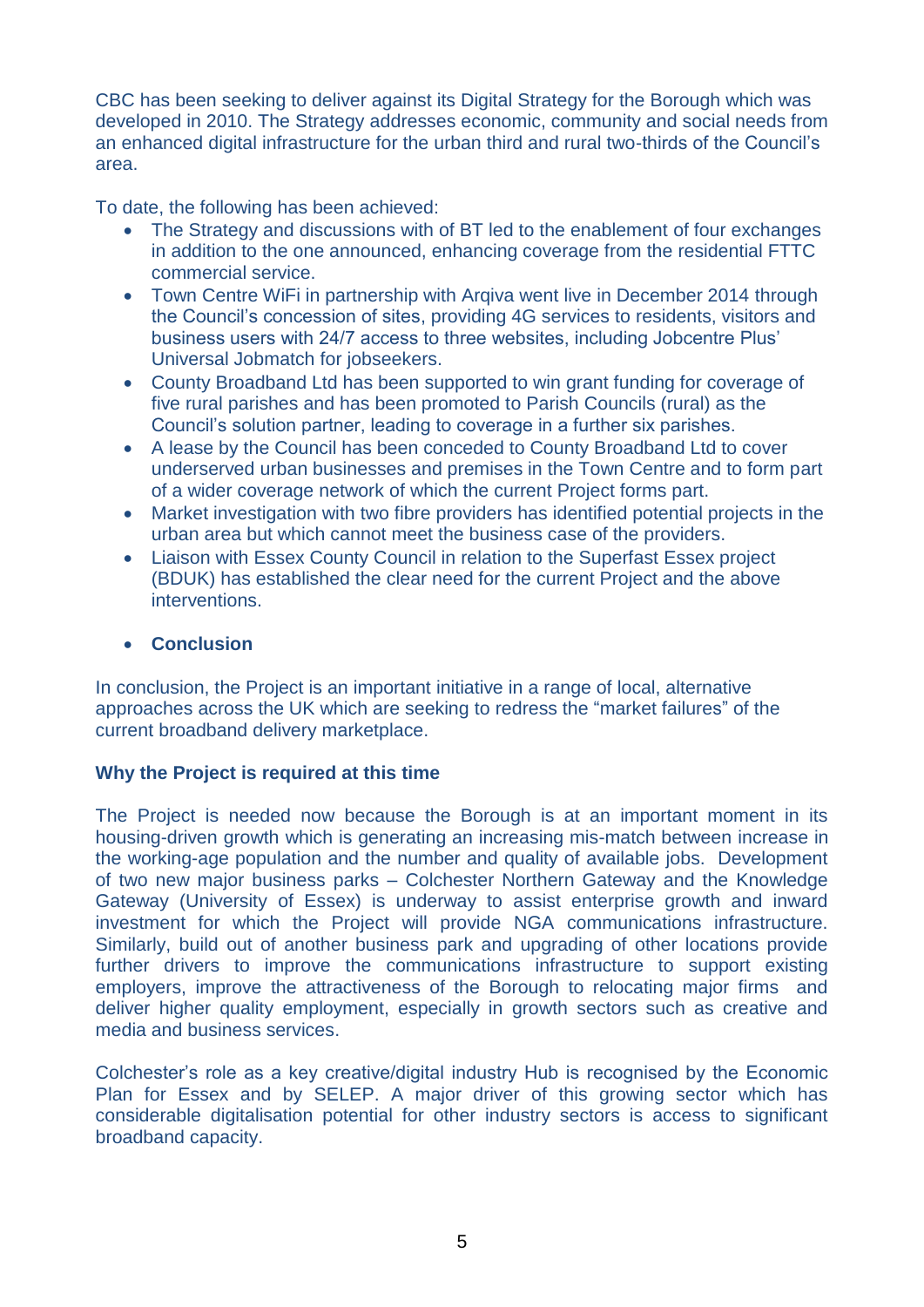## **Background information including plans, specification, cost plans etc.**

County Broadband Limited is a well-established Communications Provider – network builder and Internet Service Provider (ISP) delivering fixed wireless broadband services across Essex and, increasingly, in neighbouring areas of Suffolk. The company relocated to Colchester Borough in 2014 and employs 10 staff and a number of local contractors. As an expanding business, CBL is delivering jobs, apprenticeships and business benefits already and is developing further its coverage of the rural areas of the Borough, supporting communities and employers.

The Project is required to reduce the investment gap confronted by County Broadband in order to deliver broadband services (higher and uncontended – if required – bandwidth at lower prices than otherwise/ currently available) to key urban and suburban employment locations within the Borough. The narrow investment gap is caused by high upfront capital build-out costs by the ISP while the market delivers revenues much more slowly. This narrow gap amounts to £600 per business premise in each area and is effectively the mid-point of £550 identified in BDUK research (2012) for closing this gap plus 10% contingency.

Component activities and milestones will comprise: surveys of each site; obtaining wayleaves/consents; market engagement; ordering of capital equipment; commissioning of civil engineering construction costs; leaseback arrangements; high speed link ordering; customer management; installation of Customer Premises Equipment (CPE); deployment; service management; project initial and subsequent evaluation.

*(Please see Table 1, Financial Section, below).*

The costs of implementing the Project have been based on County Broadband's experience of the market and their achievement of value for money through benchmarking costs. County Broadband has previously enabled several rural business clusters within its coverage footprint and this experience has proven the company's expertise for the current Project. These costs will be held to wider market scrutiny by the Council since State Aid advice requires that no subsidy – even indirect - is conferred upon the commercial partner.

Critical success factors are effective engagement with business park owners/managers and occupiers to secure sites at competitive value and achieve high take-up of NGA services. Delivery of scalable fixed wireless broadband services and their continuous upgrading will ensure that the initial market advantages conferred on business subscribers by the Project will be maintained over time.

## **Project design and specification**

Following a competitive exercise managed by Regional Network Solutions Ltd – independent experts in broadband technologies – working as consultants to the Council, County Broadband Ltd was selected as the commercial partner for the Borough in delivering fixed wireless broadband services to support businesses and communities.

## **Selection of County Broadband Limited**

In terms of the selection of County Broadband as a commercial partner, this resulted from an external consultant-led two-stage process of evaluation of potential providers for the Borough in March and April 2011. Forty providers were presented to on the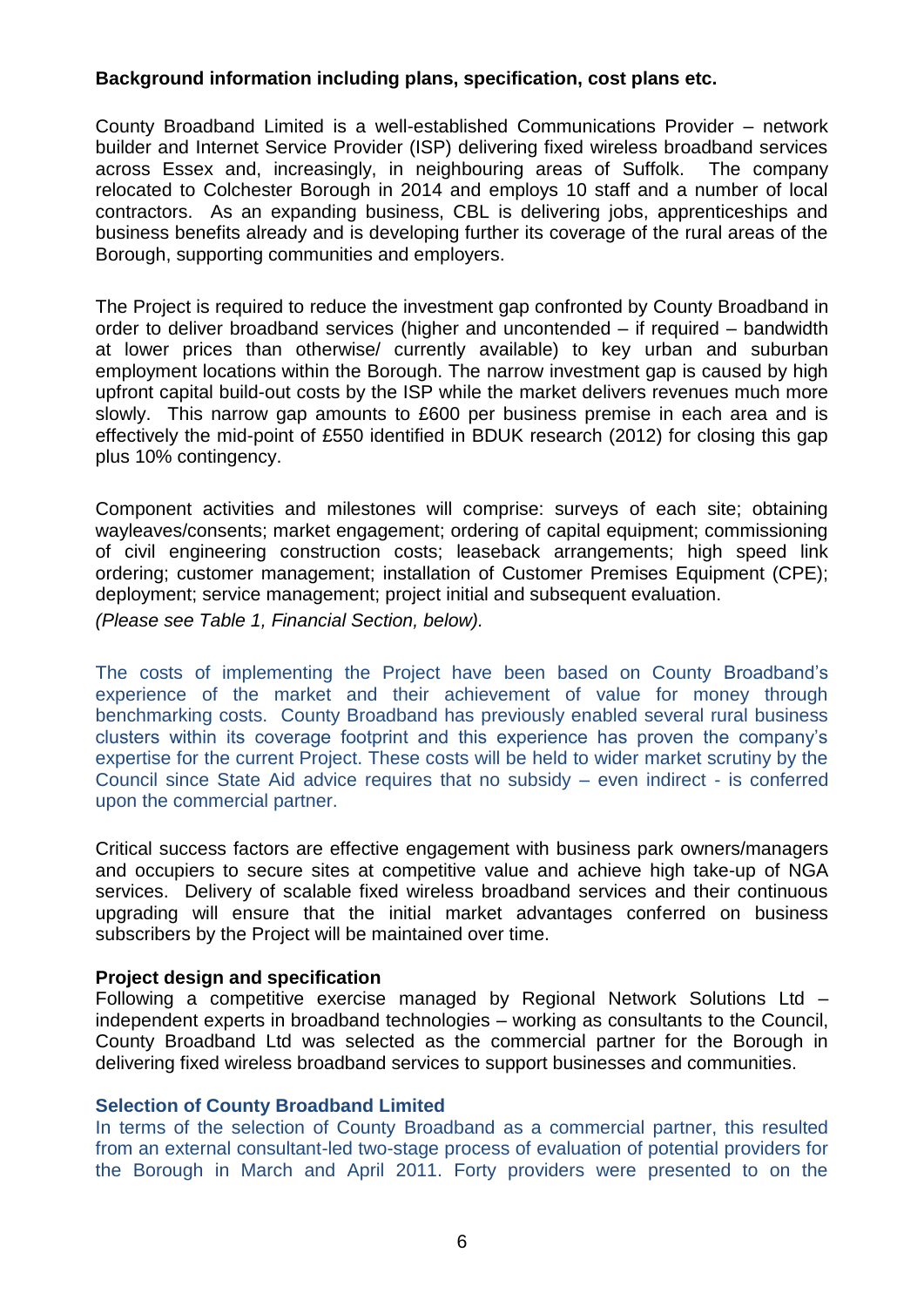Borough's Digital Strategy approach, sixteen subsequently expressed interest in delivering services in either urban and/or rural areas by cable, fibre or wireless networks, resulting in three companies being selected of which County Broadband was one. (Regional Network Solutions, consultants, *Colchester Borough Council Digital Strategy progress report*, 27 May 2011). This independent evaluation approach has been considered sufficient engagement with market suppliers to demonstrate impartiality in the Borough's approach. (Personal communication, October 2014, Matt Howe, Senior Procurement Consultant, Essex Procurement Hub).

In January 2014, the Council submitted a bid to the Growth Fund via SELEP for grant to deliver the Project with County Broadband as the service delivery organisation. The funding bid was successful and CBC was awarded in principle £200,000 grant in August 2014 to implement the Project. (This grant is still subject to completion of due diligence due to be finalised in March 2015).

Further meetings are progressing to specify in more detail the coverage requirements and assets needed to deliver services to the seven target business parks. Currently, project planning is moving into an implementation phase, developing detailed coverage plans and costings for each target site which will produce robust financial data and commence roll-out in Q2, 2015.

### **Coverage**

There will be one site and one tower per business park: a total of seven sites and towers. Each tower must provide coverage to the targeted business park, the exact location of which will be determined during the survey phase of the Project. The survey phase will also identify alternative sites for each business park which will be followed up with negotiation to obtain the preferred site as well as a number of back up sites.

The seven new sites will be connected into County Broadband which will be providing the core network, including additional backhaul capacity to support the business parks. County Broadband will also provide assets at the customer premises to connect them to the network. (For each customer premises these consist of antennae, cabling brackets and labour costs for installation).

### **Site investigations and planning.**

Any requirement for planning consent will depend upon site survey and any existing assets which might be engaged in the construction and deployment of a local network.

Planning consent may be required for installation of one or more masts over 15m but those below that height can be deployed by an Ofcom Communications Code Provider under Permitted Development Rights outside a conservation area, assuming no local objections.

In place of - or in addition to - masts, the attachment of small transmission equipment to existing higher buildings is most likely; these installations would be de minimis in planning terms and would require the negotiation of a lease/licence with the owner/tenant.

There are likely to be requirements for ducting to deliver the fixed wireless broadband solution from the local Internet Point of Presence over fibre to the premises. This would be approached using a combination of trenching, narrow trenching and micro-trenching and may require negotiation of a wayleave with the landowner/developer.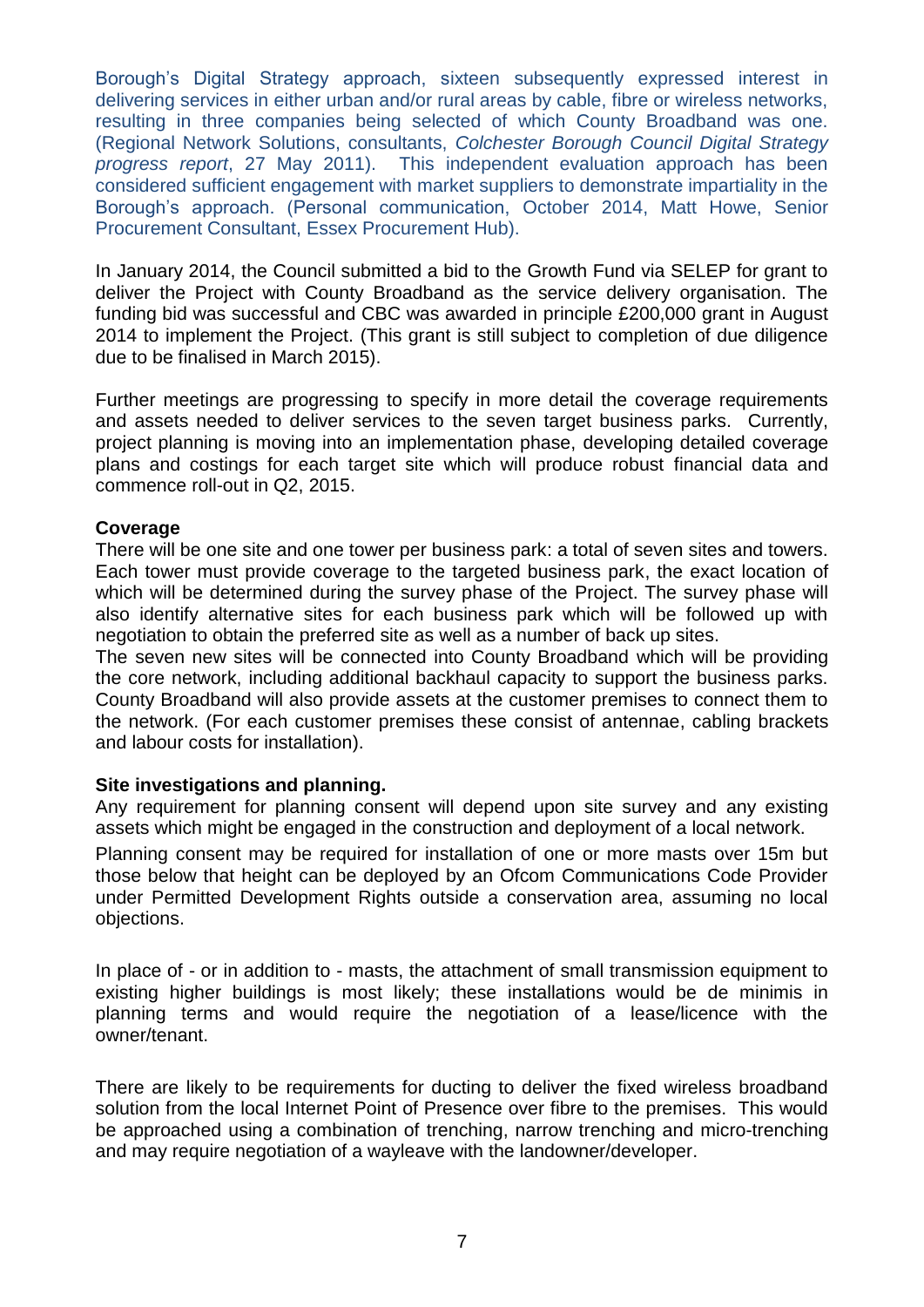The estimated time to require consents from a willing estate owner or property owner/tenant is likely to be three months. The Council plan to engage a chartered surveying firm with relevant local experience in the telecoms asset acquisition field from within available funding to ensure that necessary negotiations proceed at pace and reduce the risk to both parties from any delays in infrastructure delivery. The Council will directly enter into the proposed leases/licences with the site owners.

## **Market Demand, Stakeholder Engagement and Scheme Viability**

network between the exchange and the customer premises.

Discussions have been held with business park developers and agents, business hubs and key enterprises in different sectors which confirm the latent demand for the Project. Targeted pre-marketing by County Broadband will be facilitated by the Council through identification of business occupiers on the business parks.

Mapping of Virgin Media services reveals the absence of their cabling on key parks and the operator has no plans to extend their network footprint to the target areas. VM's

Key business organisations including the Chamber of Commerce, Federation of Small Businesses and the Institute of Directors have been briefed on the business broadband proposal and are fully supportive of the project. Feedback from their members has indicated a frustration with the current provision in terms of cost and upload/download speeds. A recent presentation by the Council to major businesses (10/2/15) on new investment in the Borough cited the SELEP funding of business broadband as being a positive and welcome intervention. Support for the project has also been given by the University of Essex in particularly in relation to their investment in the Knowledge Gateway and Office Village ('Parkside').

The Project is viable and the Council will receive a return of 6% per annum on its investment. An indicative financial forecast has been produced by County Broadband which details the contributions to the Project by both parties contained in the Bid. This assessment confirms profitability for County Broadband and the viability of the Council investing in revenue-generating assets in the Project.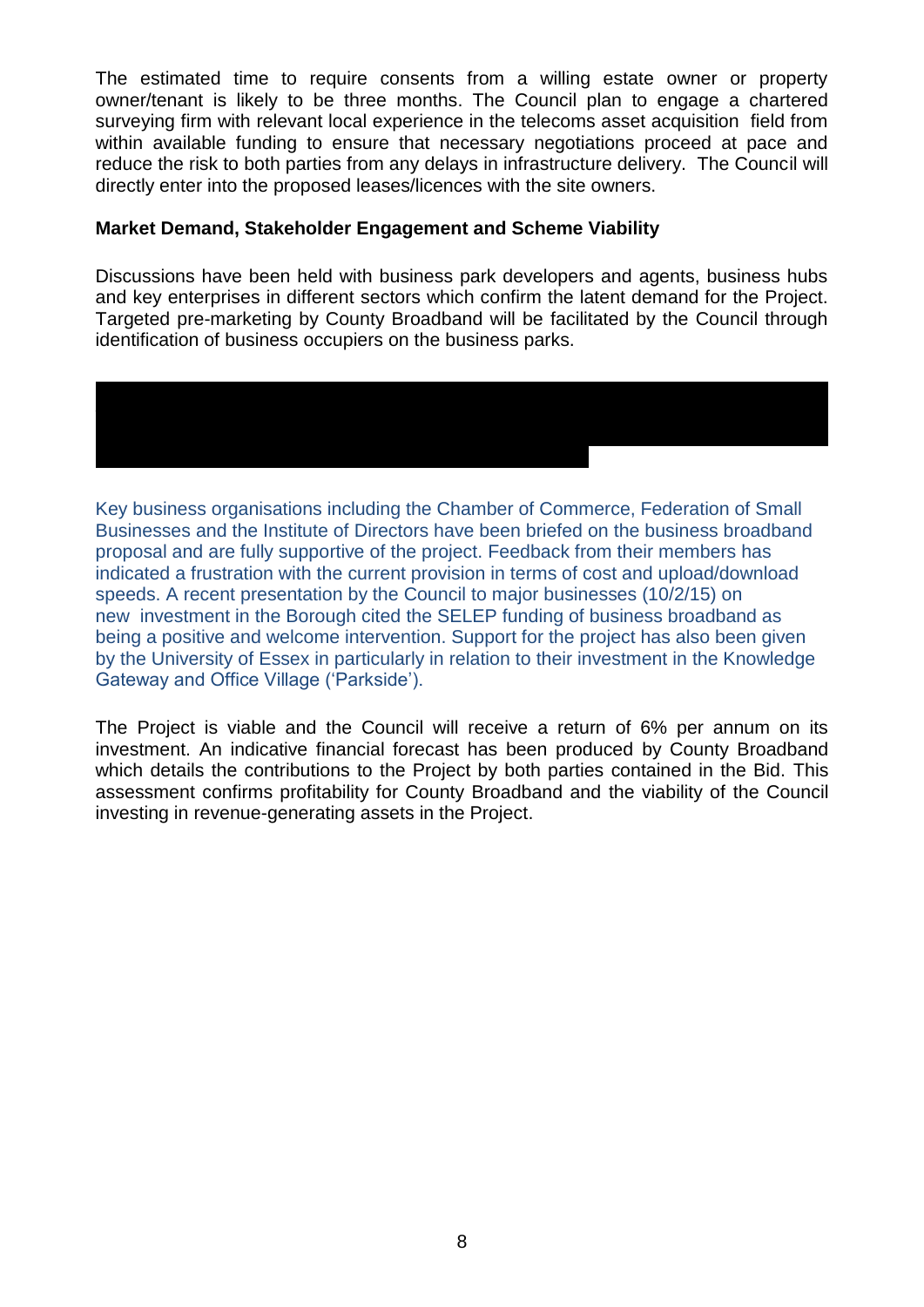# **4. Strategic and Organisational Fit**

| <b>Colchester BC Strategic Alignment</b>                                                                                                                 |              |                                                                                                                                                                                                             |  |
|----------------------------------------------------------------------------------------------------------------------------------------------------------|--------------|-------------------------------------------------------------------------------------------------------------------------------------------------------------------------------------------------------------|--|
| <b>Borough Core goals</b>                                                                                                                                |              | Brief evidence and/or explanation                                                                                                                                                                           |  |
| <b>Business</b> -Become commercially focused and<br>even more business-like in order to be free of<br>government grant by 2017                           | $\checkmark$ | Provides a small new income stream for the<br>Council                                                                                                                                                       |  |
| <b>Culture</b> - Inspired staff who do the right things<br>and are proud to work for the council                                                         | $\checkmark$ | Provides example of staff being<br>commercially minded                                                                                                                                                      |  |
| <b>Leading our communities</b>                                                                                                                           |              | Brief evidence and/or explanation                                                                                                                                                                           |  |
| Regenerating our Borough through buildings,<br>employment, leisure and infrastructure                                                                    | $\checkmark$ | Provides competitive and high grade<br>("business class") broadband in<br>employment areas of the Borough to<br>encourage business and job growth.                                                          |  |
| Improving opportunities for local business to<br>thrive including retail                                                                                 | $\checkmark$ | Retains and expands existing<br>businesses in the Borough                                                                                                                                                   |  |
| Promoting sustainability and reducing congestion                                                                                                         | $\checkmark$ | Will reduce the need for business<br>travel by facilitating increased use of<br>online communication/applications.                                                                                          |  |
| Bringing investment to the Borough                                                                                                                       | $\checkmark$ | Will attract further Investment on<br>Strategic and Secondary employment<br>land allocations                                                                                                                |  |
| <b>Essex Strategic Alignment</b>                                                                                                                         |              |                                                                                                                                                                                                             |  |
| The emerging Economic Plan for Essex has a number<br>of key interventions which are set out below                                                        |              | This project meets most of the key<br>interventions by the provision of new<br>infrastructure to support the development                                                                                    |  |
| Developing<br><b>Sites</b><br>and<br>٠<br>infrastructure                                                                                                 |              | of a skilled workforce and expanding<br>sectors such as the Creative/Digital.                                                                                                                               |  |
| <b>Skilled</b><br><b>Developing</b><br>a<br>٠<br>Workforce                                                                                               |              |                                                                                                                                                                                                             |  |
| <b>Expanding key sectors</b><br>■                                                                                                                        |              |                                                                                                                                                                                                             |  |
| and<br>recognised:<br>Open<br>٠<br>promoting<br><b>Essex</b><br>and<br>developing links with other<br>(internally<br>and<br>areas<br>externally)         |              |                                                                                                                                                                                                             |  |
| <b>SELEP Strategic Alignment</b>                                                                                                                         |              |                                                                                                                                                                                                             |  |
| Boosting the productivity of our businesses<br>Improved connectivity<br>Supporting<br>key sectors<br>such<br>creative,<br>as<br>environmental technology |              | The project supports some of the key<br>objectives in the SELEP SEP by<br>creating the right conditions for<br>business growth and productivity and<br>providing strong connectivity<br>within the Borough. |  |

# **5. Goals and Objectives**

| <b>Business Goal/Objective</b> | <b>Description</b>                                                        |
|--------------------------------|---------------------------------------------------------------------------|
| targets                        | Meeting Commercial income   Will deliver additional income of £20,400 pa. |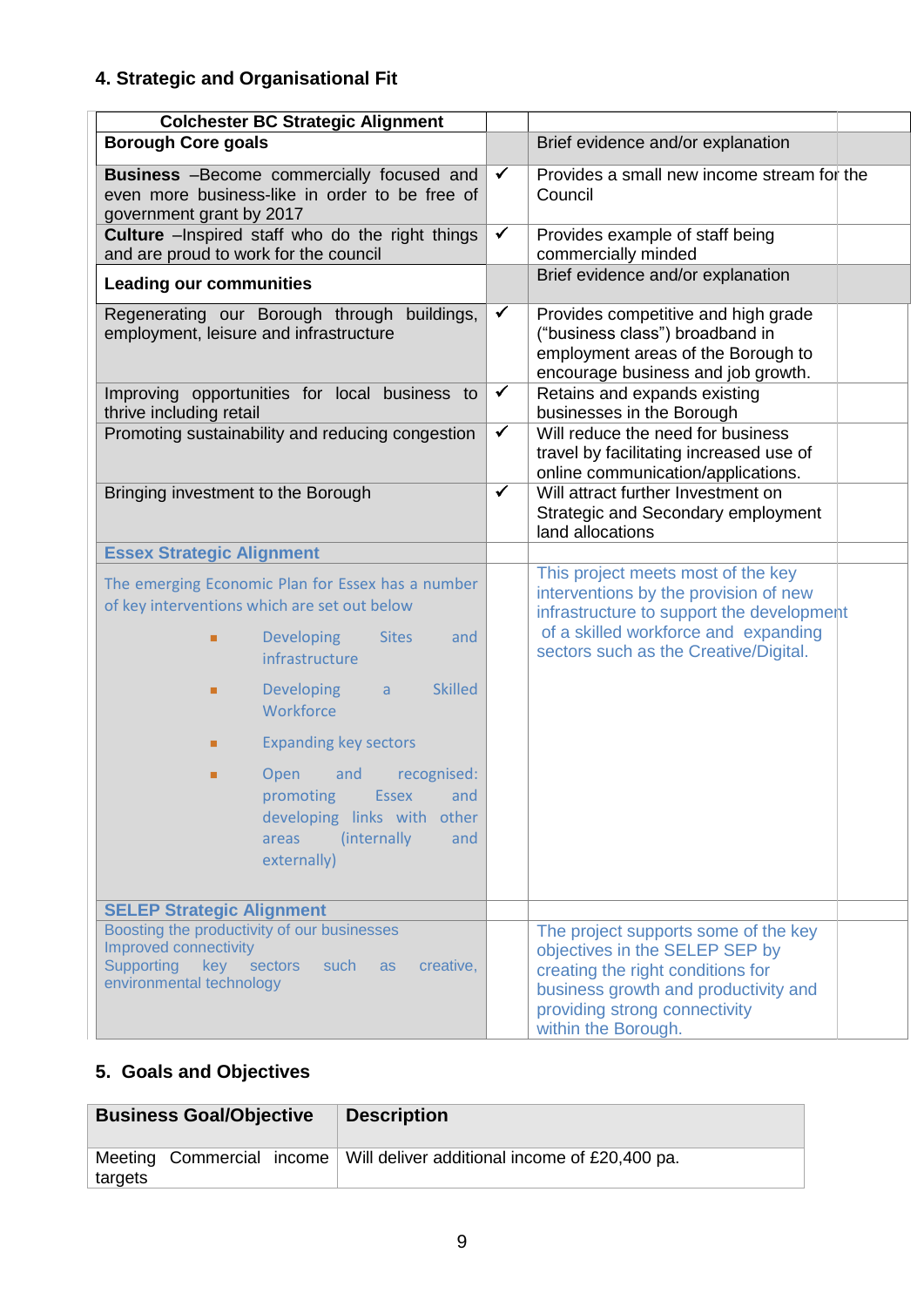Deliver enhanced broadband services to local businesses and business parks at reduced cost

Will deliver 24 Mbps and above synchronous broadband plus VoIP to seven key business parks/clusters in Colchester Borough, accommodating 482 businesses and 8,196 employees (ONS, IDBR, 2013).

## **6. Other Economic Outputs**

## **Economic impact of Broadband for Business Parks**

The job estimates arising from GVA uplift have been entirely revised.

The following table applies metrics used by Adroit Economics to the business case and is based upon examples of the model developed by this organisation for e-skills UK (the IT sector skills council).

Adroit's model takes account of the latest evidence on the impact of faster broadband on productivity, innovation and enterprise. On average, Adroit impute a 4-6% contribution to GVA from optimisation of the latest available ICTs over  $a 5 - 7$  year period. The model used here applies an uplift of 5%, being the mid-point, and envisages a quadrupling of broadband speeds for assisted businesses, which is also cautious. Two scenarios are provided below: take-up of 40% and of 20%. It is likely that 40% take-up represents the longer term and maximum level of adoption. The 20% take-up is considered short-term – over a two year period – since existing contracts may require to be completed before businesses can switch to the new supplier.

| <b>Total employment</b>            | 8,196  |
|------------------------------------|--------|
| Total GVA estimate (2014) £m       | £155.7 |
| ICT GVA uplift (£m) (100% take-up) | £7.79  |
| <b>ICT GVA uplift</b>              | 5%     |
| Equivalent jobs (100% take-up)     | 399    |
| Jobs (40% take-up)                 | 160    |
| GVA (40% take-up)                  | £3.17m |
| Jobs (20% take-up)                 | 80     |
| <b>GVA (20% take-up)</b>           | £1.59m |

Note: Total employment from ONS IDBR. GVA estimate from the East of England Forecasting Model (Colchester tables), applying the per capita GVA for 2014 (2010 prices) to the total employees of the business parks.

Taking the 20% level of adoption, the Project will deliver three times its cost in GVA; moving to the longer term, Year 7, the leverage ratio will double to six to one. This is clear evidence of Value for Money for the Project and, for the Growth Fund financial contribution; the impact ranges from 6.4 times to 12.8 times the value. Pessimistically, if the Project failed to move beyond a final rate of 20% of adoption, the GVA uplift is still significant at three times the total Project cost

Attaining the 40% level of adoption, the Project can be expected to deliver the following additional direct and indirect job benefits over the seven year period: 2015-2022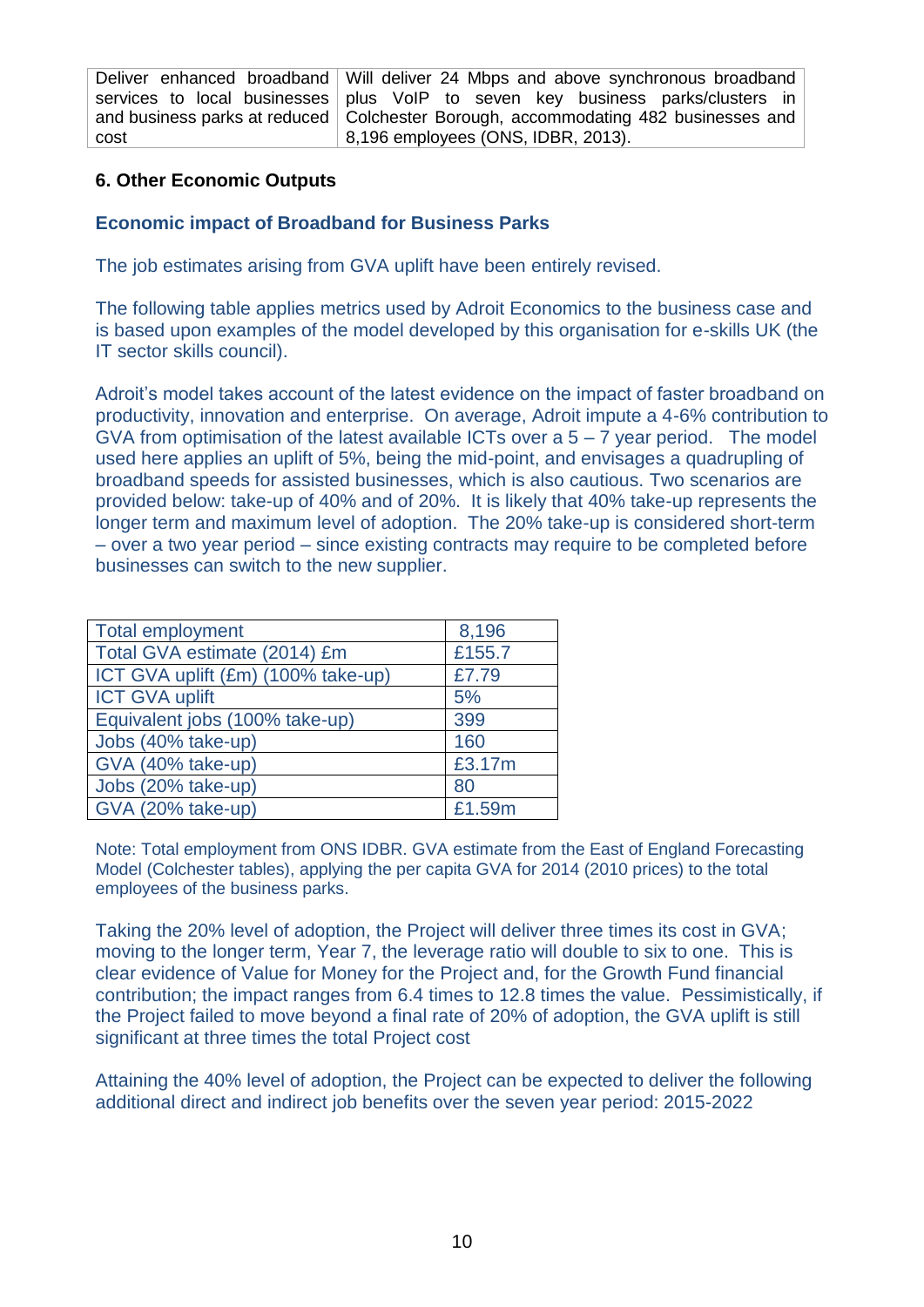|                              | Intervention<br>option | Reference<br>case | Additionally |
|------------------------------|------------------------|-------------------|--------------|
| Gross direct jobs            | 160                    | 80                |              |
| <b>Multiplier</b>            | 1.3                    | 1.3               |              |
| <b>Total additional jobs</b> | 213                    | 104               | 109          |

Notes: Leakage has not been assumed since it is highly probable that all job beneficiaries will be resident within the Colchester Travel to Work Area which is self-contained within Essex or from wider Essex; both geographies are within the SELEP boundary. Similarly, Displacement is unlikely, at least, to create observable impacts on other businesses which are unassisted within the time-scale of seven years. Consequently, overall additionality is seen as exceptionally high as the nature of the intervention is addressing clear market failures.

It is difficult to envisage a reference case for the Project given its innovative nature. However, if we do allow for the Fibre to the Cabinet solution to extend fully to Business Parks under BT's commercial roll-out within the period, we can impute a doubling of speeds to all businesses which would generate, at best, half the level of GVA contribution – 2.5% - compared to the Project's impact. (Adroit Economics).

# **Summary of outputs**

| <b>Output</b>                  | <b>Description</b>                                                                                                                                                                                                                                                      |
|--------------------------------|-------------------------------------------------------------------------------------------------------------------------------------------------------------------------------------------------------------------------------------------------------------------------|
| <b>Businesses</b><br>connected | 40% of businesses taking service – 192 businesses connected<br>$\bullet$<br>All other existing and future occupiers able to be connected at<br>$\bullet$<br>minimal unit cost into the network                                                                          |
|                                | Reduced cost of roll-out of services into adjacent developing<br>employment sites                                                                                                                                                                                       |
| Jobs secured                   | 40% of existing jobs supported by improved connectivity $-3,278$<br>employees.                                                                                                                                                                                          |
| Job growth                     | 160 direct additional jobs and 53 multiplier jobs.                                                                                                                                                                                                                      |
| Other outcomes                 | Reduction in cost of business class broadband and telephony<br>$\bullet$<br>of at least 30% per cent or much enhanced services for the<br>same cost. Cost savings make existing businesses more viable<br>and enable additional investment in stock /people/ equipment. |
|                                | Support for Cloud based enterprise applications and other<br>$\bullet$<br>managed services, reducing service cost to the desktop                                                                                                                                        |
|                                | New business opportunities and application use e.g. video<br>$\bullet$<br>conferencing through greater connectivity speeds                                                                                                                                              |
|                                | <b>Business continuity services</b>                                                                                                                                                                                                                                     |
|                                | Increasing the competitiveness and attractiveness to inward<br>$\bullet$<br>investors of employment clusters in Colchester, supporting its<br>location on the A120/A12 growth corridor.                                                                                 |
| Impact                         | Potential to extend at lower cost to cover rural business sites<br>$\bullet$<br>Overall, reduced enterprise costs for NGA broadband.<br>$\bullet$                                                                                                                       |
|                                | New applications and access to wider markets generating uplift<br>$\bullet$<br>in GVA per subscribing enterprise of 5% over 2015-22,<br>equivalent to £3.17m                                                                                                            |
|                                | Reduced void rate in business premises on connected parks.<br>$\bullet$                                                                                                                                                                                                 |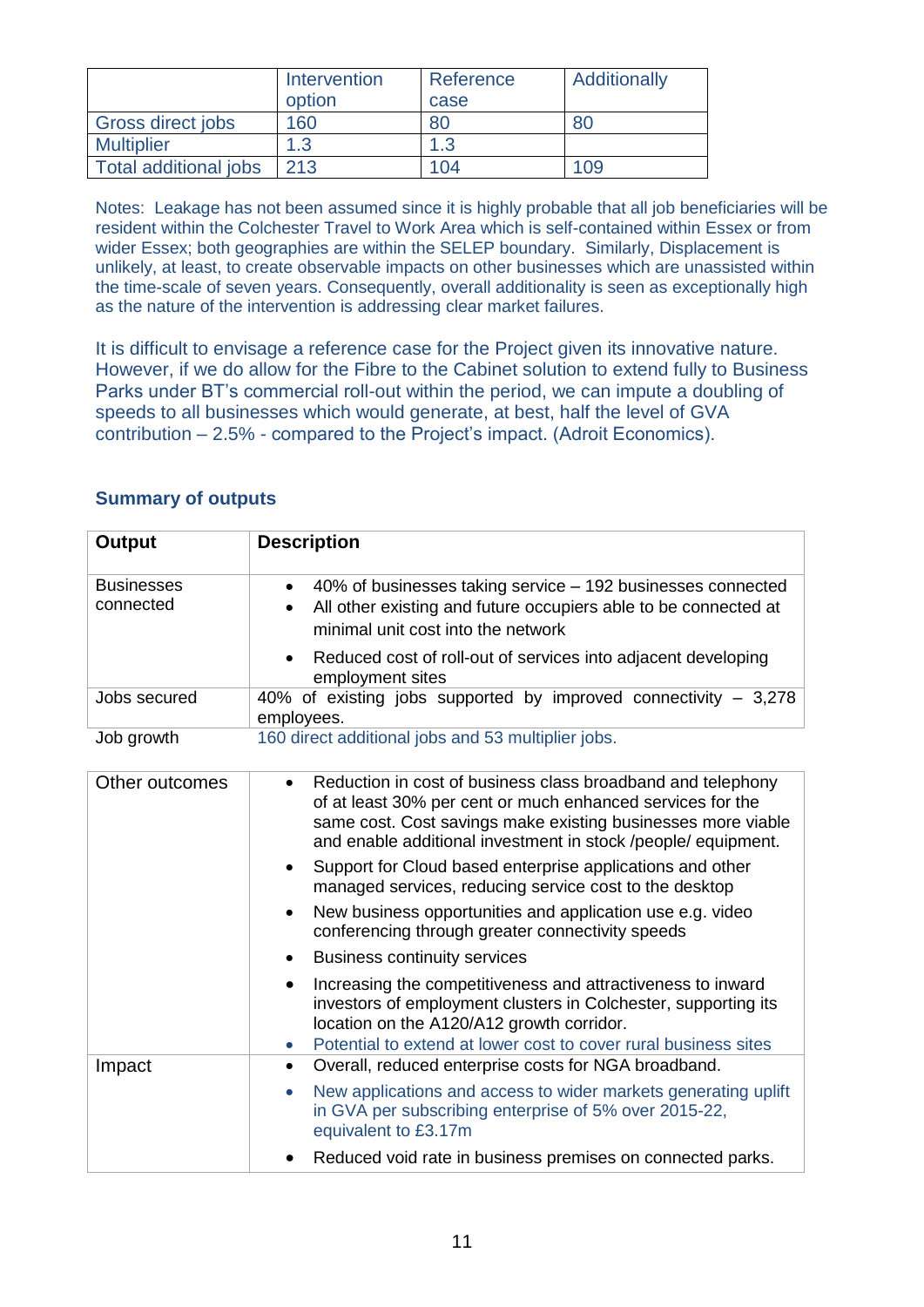# **7. Key Milestones**

| <b>Milestone</b>                                              | <b>Target Date</b> |
|---------------------------------------------------------------|--------------------|
| Obtain State Aid advice which clears proposed activity        | 5 Dec 2014         |
| CBC to obtain business case approval                          | 12 Dec 2014        |
| Progress financial review with County Broadband to maximise   | Dec 2014           |
| Council investment and return                                 |                    |
| Agree HOT with County Broadband                               | Jan 2015           |
| Undertake due diligence for the LEP and grant of funding      | Jan-Mar 2015       |
| Detailed coverage plans and costings obtained                 | Mar 2015           |
| Industry benchmarked costings for asset acquisition and lease | Mar 2015           |
| charges obtained                                              |                    |
| Agreement for lease made with County Broadband                | Apr 2015           |
| Funding released by LEP Secretariat                           | Apr 2015           |
| Assets commissioned and purchased                             | Spring 2015        |
| Project commencement                                          | Spring 2015        |
| Phased roll-out across seven business parks/clusters          | May 2015           |
|                                                               | Feb 2016           |
| Project ends                                                  | April 2016         |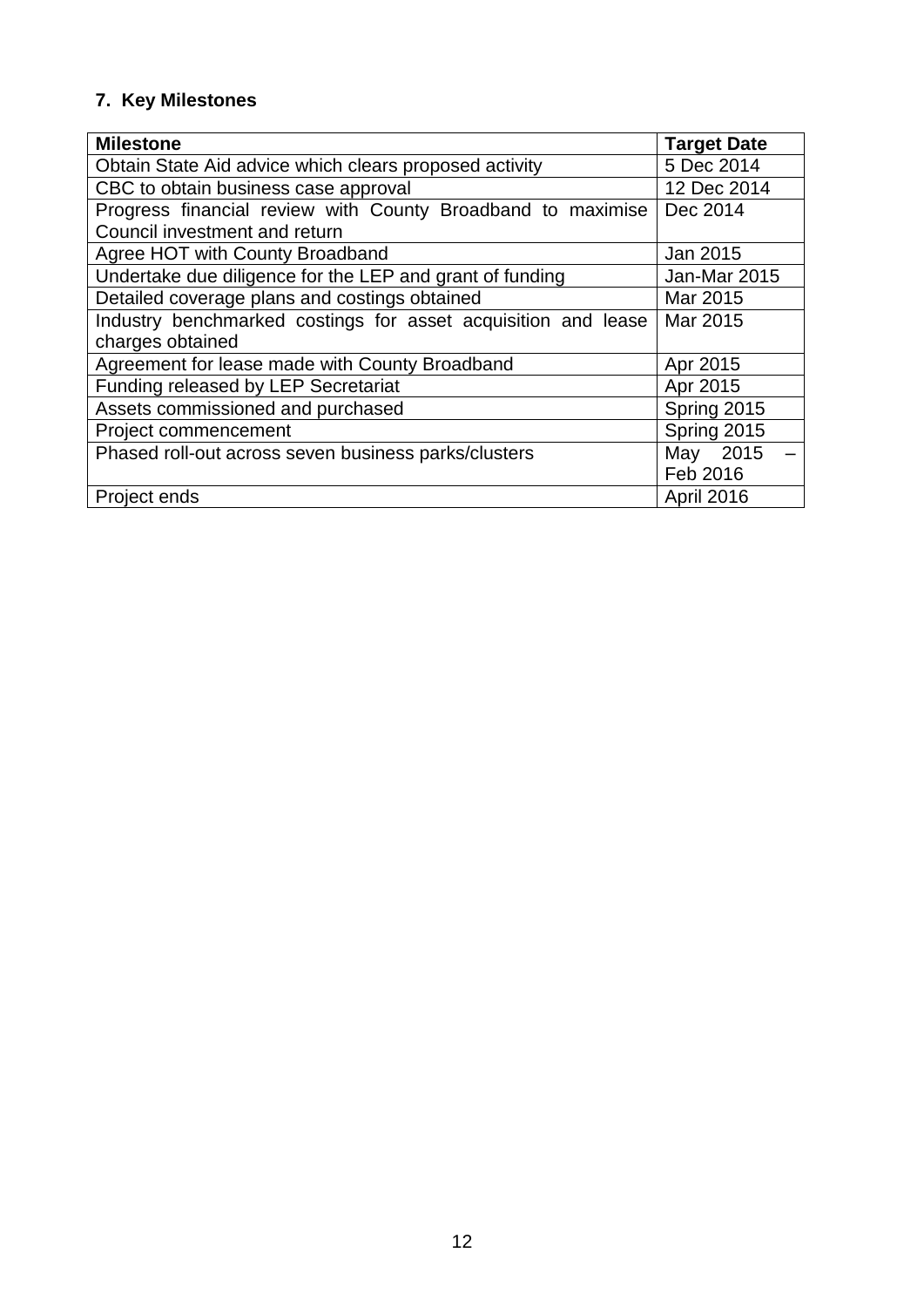## **8. Risks and mitigation**

See management and governance section for risk management

| Risk type<br>risk<br>and<br>descriptio<br>n                         | Likelih<br>ood<br>(1)<br>low/5<br>high) | Impac<br>t<br>(1)<br>low/5<br>high) | Likelih<br>ood x<br>Impac<br>$\mathbf t$ | <b>Mitigation</b>                                                                                                                                                                                                                                                                                                                                                                                                                                                                                              | <b>Risk</b><br>owner |
|---------------------------------------------------------------------|-----------------------------------------|-------------------------------------|------------------------------------------|----------------------------------------------------------------------------------------------------------------------------------------------------------------------------------------------------------------------------------------------------------------------------------------------------------------------------------------------------------------------------------------------------------------------------------------------------------------------------------------------------------------|----------------------|
| <b>Organisati</b><br>onal                                           |                                         |                                     |                                          |                                                                                                                                                                                                                                                                                                                                                                                                                                                                                                                |                      |
| <b>Stakeholder</b><br>unaware<br>s<br>Project<br>of<br>and benefits | $\mathbf{1}$                            | 5                                   | 5                                        | Key stakeholders are aware of the Project and its<br>complementarity with the BDUK Superfast Essex<br>project. Stakeholders include Board members of<br>SELEP, ECC staff and relevant elected<br>members, CBC staff and relevant Portfolio<br>Holders and Ward<br>Councillors<br>and<br>key<br>businesses and business support organisations<br>in the Borough.,                                                                                                                                               | <b>CBC</b>           |
| <b>Financial</b>                                                    |                                         |                                     |                                          |                                                                                                                                                                                                                                                                                                                                                                                                                                                                                                                |                      |
| Council<br>funding not<br>$\mathsf{I}$<br>place/comm<br>itted       | $\blacktriangleleft$                    | 5                                   | 5                                        | The Council's funding is from a planning gain<br>account (s106) for 'economic development<br>purposes in the Borough'. This account will be<br>drawn upon through an internal process of<br>release following the formal allocation of part of<br>the total account by a Council committee in<br>March this year at which the full Business Case<br>for the Project will be presented. (A letter setting<br>out the anticipated confirmation is attached to this<br>document from the Council's s151 Officer). | <b>CBC</b>           |
| Indicative<br>costings are<br>not<br>accurate                       | 2                                       | $\overline{2}$                      | 4                                        | The costs provided by County Broadband<br>represent those available to an established<br>commercial provider of fixed wireless broadband<br>with<br>significant market<br>experience<br>and<br>appropriate purchasing power. However, the<br>Council will be establishing its own market<br>benchmark prices to ensure that the costs<br>indicated by CBL are realistic and that no subsidy<br>is conferred which might create a State Aid for                                                                 | CBC/CBL              |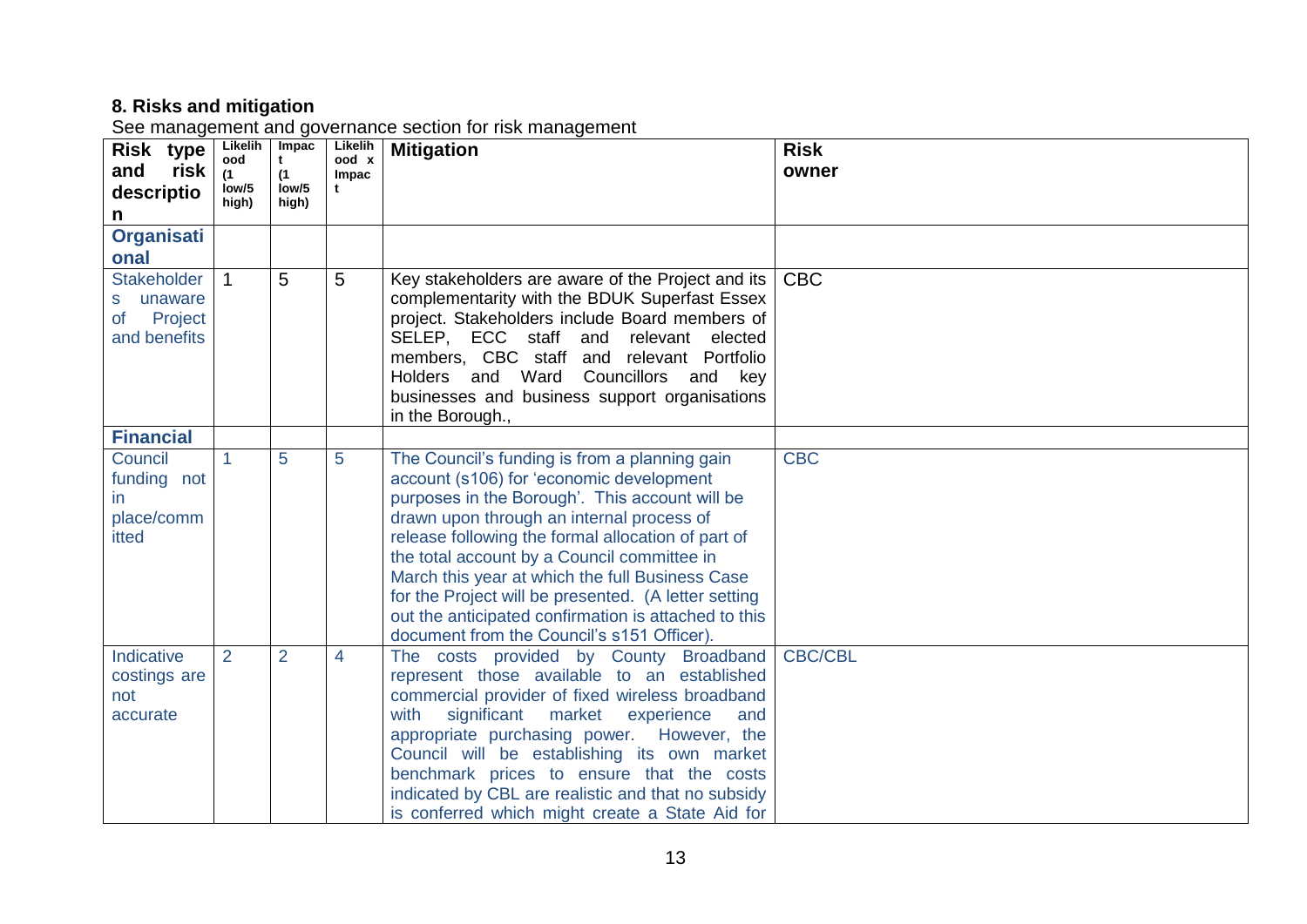|                                                                               |                |                |                 | the operator.                                                                                                                                                                                                                                                                                                 |            |
|-------------------------------------------------------------------------------|----------------|----------------|-----------------|---------------------------------------------------------------------------------------------------------------------------------------------------------------------------------------------------------------------------------------------------------------------------------------------------------------|------------|
|                                                                               |                |                |                 | Further, there is a built-in contingency of almost<br>£10,000 in the cost of installation per customer<br>premises - 10% of the investment gap for<br>connectivity.                                                                                                                                           |            |
|                                                                               |                |                |                 | Should there be any cost over-runs in<br>implementing the Project these will be met from<br>additional allocation of s106 funds.                                                                                                                                                                              |            |
| of<br>Impact<br>inflation                                                     | $\overline{1}$ |                | 1               | It should be noted that, given the historically low<br>levels of inflation at the time of the bid<br>submission and their subsequent decline to<br>below 0.5% currently, no allowance was made for<br>the impact of secular price increases, especially<br>as the Project envisaged delivery within one year. | <b>CBC</b> |
| Non-<br>compliance<br>with<br>State<br>Aid<br><b>Regulations</b>              | $\mathbf 1$    | 5              | 5               | Legal opinion has been commissioned from<br>Eversheds to confirm their initial indication that<br>there will be no State Aid issues created from<br>CBC's proposed co-investment approach using<br>the Market Economy Operator Principle. (Please<br>see Appendix)                                            | <b>CBC</b> |
| LGF monies<br>are<br>not<br>secured                                           | 2              | 5              | 10 <sup>°</sup> | A scaled-back version of the Project may be<br>achievable through obtaining further part-funding<br>from Council investment fund but this will require<br>a revised bid and CBL commitment to the Project<br>would be correspondingly reduced.)                                                               | <b>CBC</b> |
| of<br>Lack<br>financial<br>robustness<br>of County<br><b>Broadband</b><br>Ltd | $\overline{1}$ | $\overline{4}$ | $\overline{4}$  | County Broadband has a great deal of<br>experience of managing growth from both an<br>operational and financial perspective.<br>In the past year alone CBL has;<br>rolled out its network to an additional 25<br>parishes<br>added over 500 customers<br>implemented a major upgrade to its                   | <b>CBC</b> |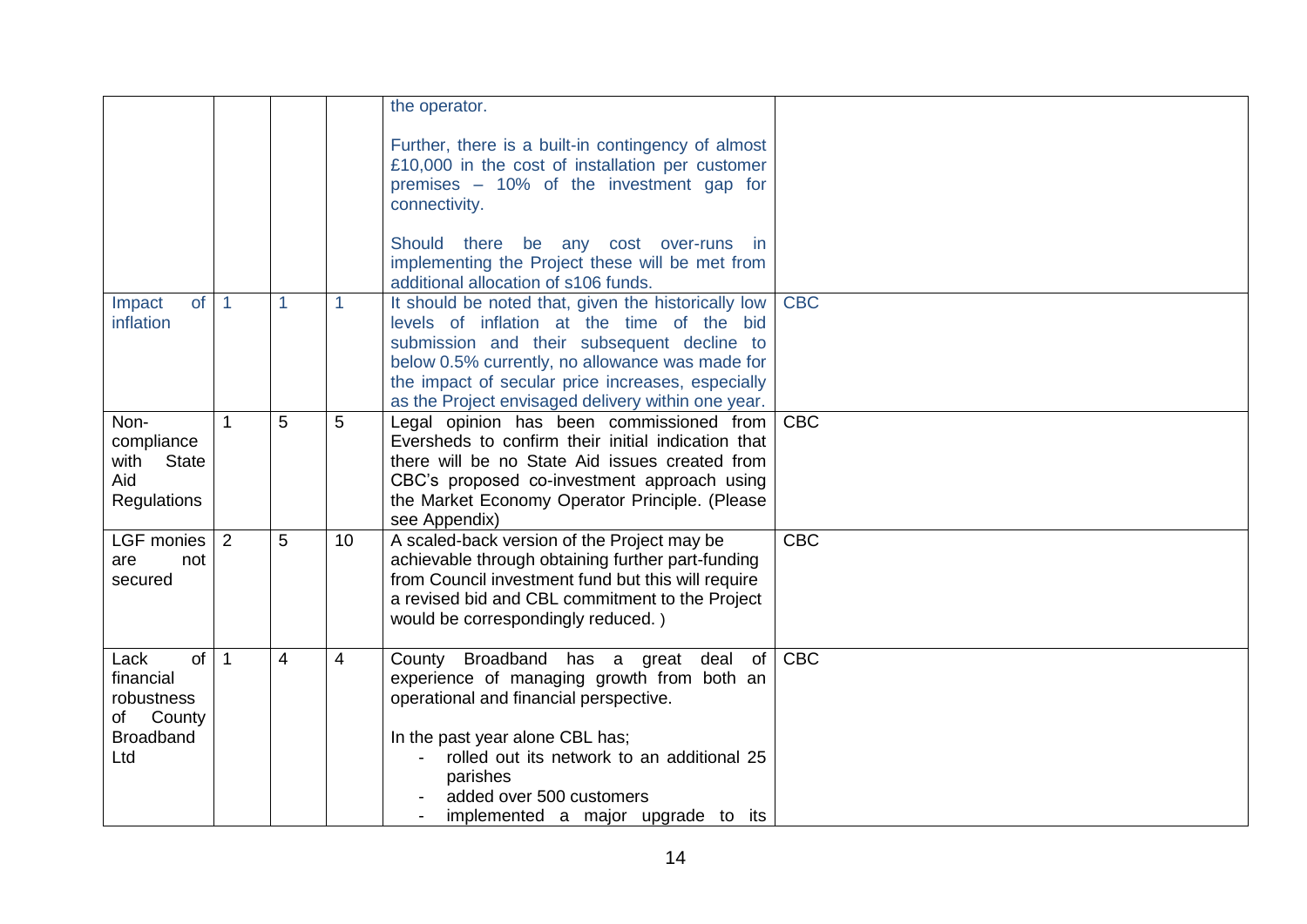|  | network<br>Grown turnover by 44%<br>This is the third consecutive year that CBL has<br>grown its turnover (increase of over 40% in both<br>2012/13 and 2013/14.                                                                                                                                                         |  |
|--|-------------------------------------------------------------------------------------------------------------------------------------------------------------------------------------------------------------------------------------------------------------------------------------------------------------------------|--|
|  | The Colchester project combined with planned<br>expenditure as part of organic growth provides a<br>combined increase of only 18% on that made by<br>the company in 2014. CBL is demonstrating<br>capability in managing this level of capital<br>investment.                                                           |  |
|  | It is worth noting that CBL does not have any<br>outstanding debts beyond the terms of normal<br>trade creditors. The company's credit rating is<br>'very low risk' (Experian company report, EGi).                                                                                                                     |  |
|  | It should also be noted that the impact of the<br>Colchester project increases turnover by only an<br>additional 7% over planned growth.<br><b>The</b><br>company is therefore not dependent on the<br>project to be successful next year, as 93% of the<br>turnover will come from its normal activities.              |  |
|  | County Broadband has just completed a 3 year<br>financial plan, using a number of project<br>scenarios, underpinned by a continuation of its<br>self-funded growth strategy.                                                                                                                                            |  |
|  | Over the period of the three year plan the<br>company will generate free cashflow of approx.<br>£450k, excluding the Colchester Business Park<br>project. Inclusion of the Colchester project will<br>increase this figure to approx. £680k.<br>This suggests CBL is financially capable of<br>delivering this project. |  |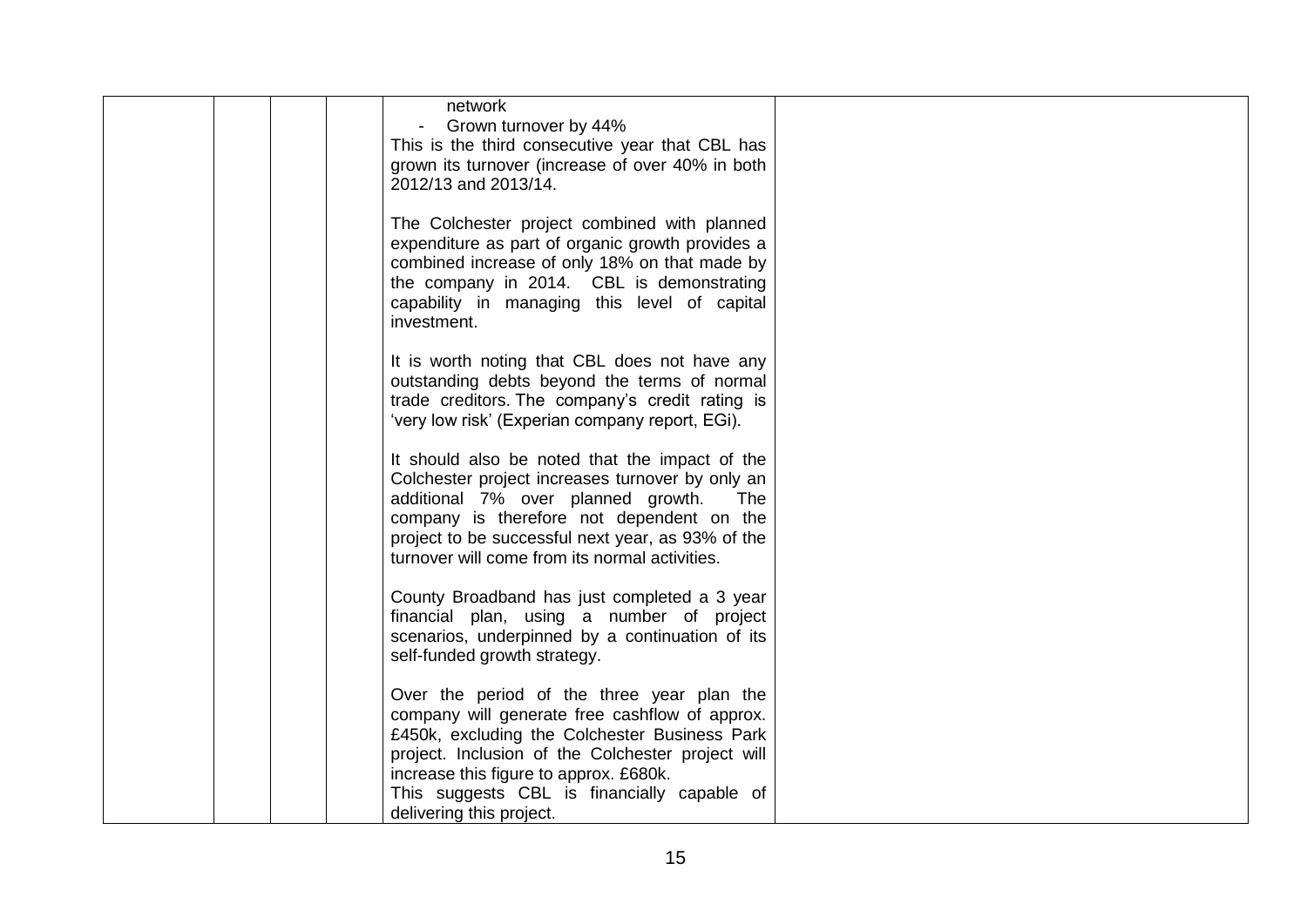|                                                                                              |              |                |                 | Further, the company has released the following<br>statement, approved by its equity investors,<br>which includes the Chelmsford Diocesan Board<br>of Finance:<br>"In response to the request for reassurances as<br>to the credibility of County Broadband's growth<br>plans we can confirm that we are committed to<br>supporting County Broadband in its planned<br>Organic Growth roll-out schedule over the next<br>three years."               |            |
|----------------------------------------------------------------------------------------------|--------------|----------------|-----------------|------------------------------------------------------------------------------------------------------------------------------------------------------------------------------------------------------------------------------------------------------------------------------------------------------------------------------------------------------------------------------------------------------------------------------------------------------|------------|
| What would<br>the Council<br>do with its<br><b>Wireless</b><br>assets<br>should CBL<br>fold? | $\mathbf{1}$ | 5              | 5               | Assets created would be of interest to other<br>operator/s for lease. In terms of Broadband<br>delivery, these operators would include MLL<br>Telecom, Buzcom, Tendring Broadband and<br>others. The assets generated may also be<br>attractive to mobile operators and support CBC's<br>CCTV objectives.                                                                                                                                            | <b>CBC</b> |
| <b>Delivery</b>                                                                              |              |                |                 |                                                                                                                                                                                                                                                                                                                                                                                                                                                      |            |
| Delays<br>in<br>obtaining<br>mast sites                                                      | 2            | 3              | 6               | Mast sites will be negotiated by a competitively<br>selected, experienced third-party telecoms site<br>specialist firm, mitigating any delay to obtaining<br>consents and ensuring access within three<br>months of opening discussion with multiple<br>landowners/tenants.                                                                                                                                                                          | <b>CBC</b> |
| Mast sites<br>not secured                                                                    | 2            | 5              | 10 <sup>1</sup> | Given the need to secure seven mast sites it is<br>possible that for one or two locations may prove<br>difficult to gain consent. These would be<br>mitigated through revising the wider network plan<br>to develop other suitable backhaul links and/or<br>through accessing fibre backhaul points in the<br>short-term and/or reprofiling the planned sites<br>through addressing alternative locations where<br>coverage can be readily provided. | CBC/CBL    |
| Roll-out<br>of<br>coverage is<br>not within                                                  | $\mathbf{1}$ | $\overline{2}$ | $\overline{2}$  | CBL has modelled coverage and considers that<br>the Project is deliverable within one year. The<br>Council and its partner are well positioned to                                                                                                                                                                                                                                                                                                    | <b>CBL</b> |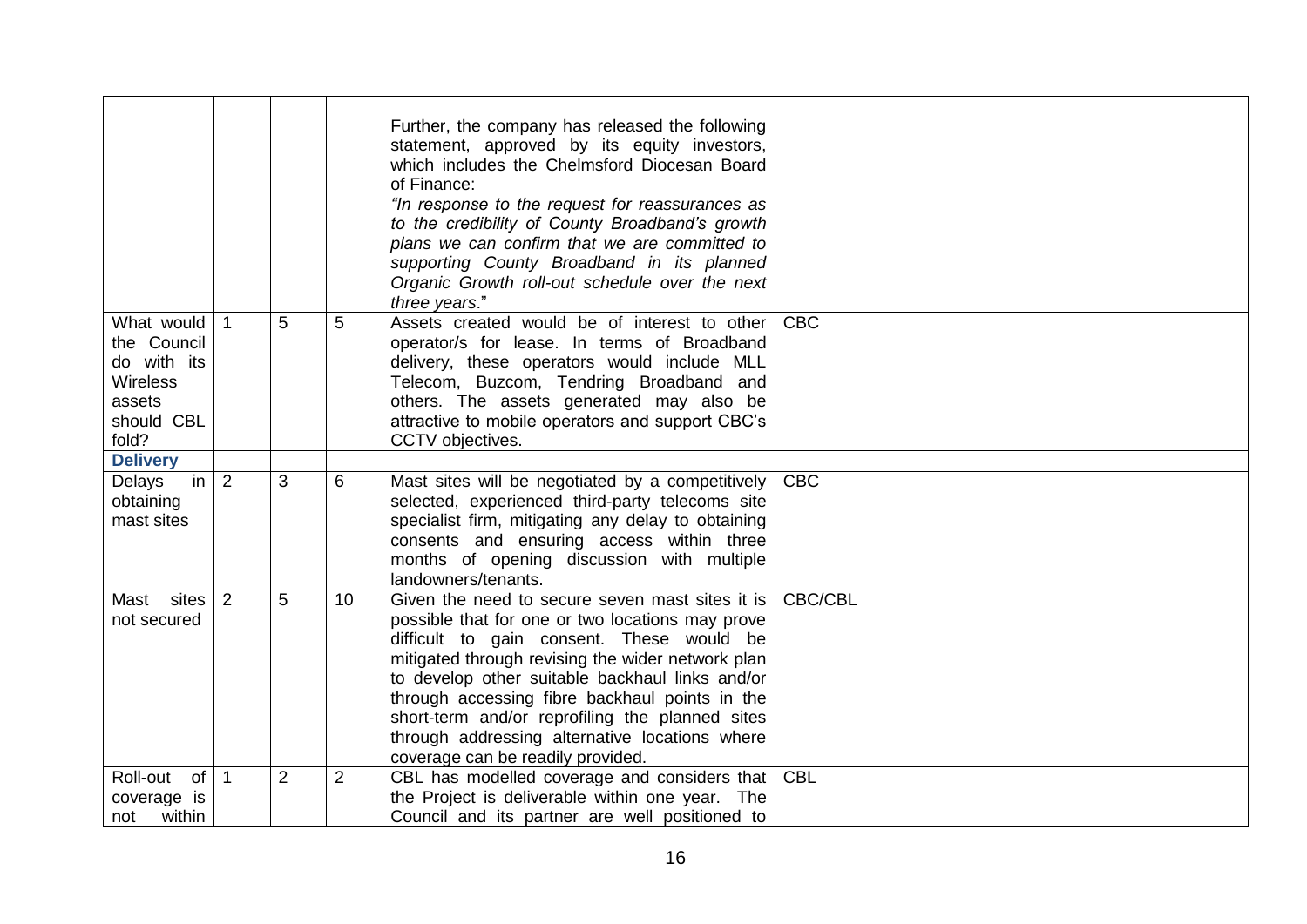| the Project<br>requirement<br>of one year.                                                                                                                                                                                                          |              |   |   | move quickly onto implementation once project<br>funding is confirmed                                                                                                                                                                                                                                                                                                                                                                                                                                                                                                                                                                                                                                                                                                                                                                                                                                                                                        |            |
|-----------------------------------------------------------------------------------------------------------------------------------------------------------------------------------------------------------------------------------------------------|--------------|---|---|--------------------------------------------------------------------------------------------------------------------------------------------------------------------------------------------------------------------------------------------------------------------------------------------------------------------------------------------------------------------------------------------------------------------------------------------------------------------------------------------------------------------------------------------------------------------------------------------------------------------------------------------------------------------------------------------------------------------------------------------------------------------------------------------------------------------------------------------------------------------------------------------------------------------------------------------------------------|------------|
| of<br>Lack<br>price-<br>competitive<br>ness<br>of<br>service offer                                                                                                                                                                                  | $\mathbf{1}$ | 5 | 5 | The ethos on which the company operates<br>ensures that its services proposition will remain<br>both innovative and competitive. CBL are a<br>commercial operation and as such the company<br>regularly benchmarks its services against those<br>offered by its competitors. Further, the services<br>offered include symmetrical speeds, which are<br>not offered through any FTTC alternative.                                                                                                                                                                                                                                                                                                                                                                                                                                                                                                                                                             | <b>CBL</b> |
| <b>Technologi</b><br>cal                                                                                                                                                                                                                            |              |   |   |                                                                                                                                                                                                                                                                                                                                                                                                                                                                                                                                                                                                                                                                                                                                                                                                                                                                                                                                                              |            |
| County<br><b>Broadband</b><br>unable<br>to<br>deliver<br>a<br>robust and<br><b>Next</b><br>Generation<br>Access<br>network<br>which<br>will<br>be<br>technologic<br>ally<br>comparable<br>to current<br>and<br>planned BT<br>Openreach<br>coverage? | $\mathbf{1}$ | 5 | 5 | The recent UK National Broadband Scheme<br>guidelines published October 2014, state: "<br>advanced Fixed Wireless Access (FWA)<br>technologies can qualify as an NGA Broadband<br>Network."<br>The model of delivering extended fibre to towers,<br>will ensure that the CBL solution will have<br>sufficient resilience,<br>capacity and<br>scale<br>(dimensioning capability) to provide broadband<br>solutions which are of 24 Mbps and above ("Next<br>Generation Access- compliant").<br>Further, the current FTTC deployment favoured<br>by BT displays rapid degradation in speeds<br>achieved as the distance from the cabinet<br><b>This</b><br>degradation accelerates<br>increases.<br>substantially beyond 1000 metres from the<br>cabinet.<br>In addition, and as stated above, the solution<br>being offered by County Broadband is better<br>suited to commercial applications, in that, unlike<br>the planned BT Openreach FTTC coverage, it | CBC/CBL    |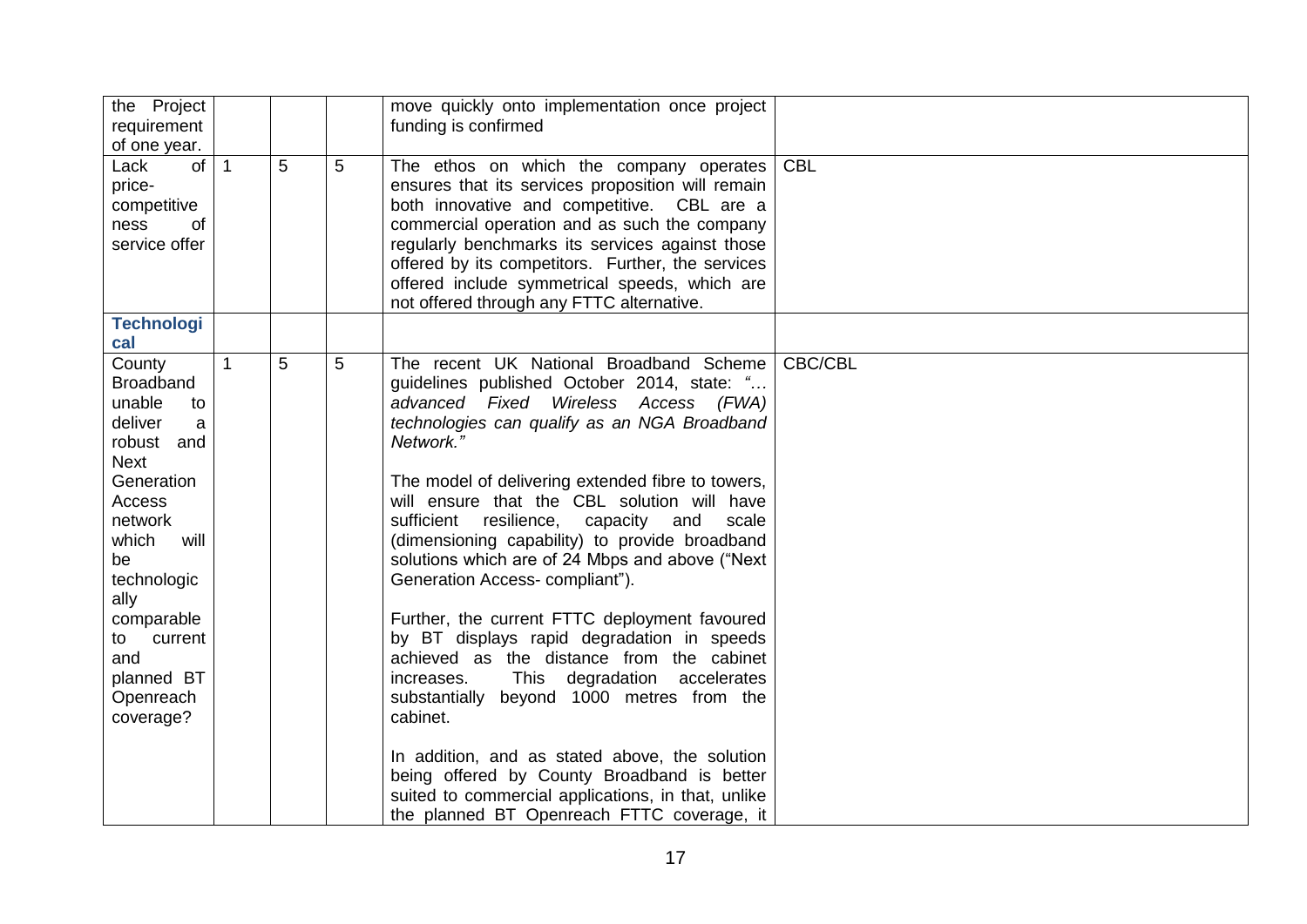| initial<br><b>The</b>     | $\overline{1}$ | 5 | 5 | offers symmetrical speeds that are capable of<br>being maintained over significantly further<br>distances (CBL limit this distance to 6km in<br>network deployment planning, but have many<br>examples of much longer links providing NGA<br>speeds)<br>The network is dimensioned based on demand | <b>CBL</b> |
|---------------------------|----------------|---|---|----------------------------------------------------------------------------------------------------------------------------------------------------------------------------------------------------------------------------------------------------------------------------------------------------|------------|
| network                   |                |   |   | which is how other network service providers,                                                                                                                                                                                                                                                      |            |
| backhaul                  |                |   |   | such as BT, manage the demand in their                                                                                                                                                                                                                                                             |            |
| capacity fail             |                |   |   | networks and this is also how the Kent Fixed                                                                                                                                                                                                                                                       |            |
| scale<br>to<br>quickly    |                |   |   | Wireless Access (FWA) pilot trial network is<br>structured. The model of delivering extended                                                                                                                                                                                                       |            |
| enough<br>to              |                |   |   | fibre to towers will ensure that the CBL solution                                                                                                                                                                                                                                                  |            |
| ensure that               |                |   |   | will have sufficient dimensioning capability to                                                                                                                                                                                                                                                    |            |
| customers                 |                |   |   | provide and maintain superfast, NGA-compliant                                                                                                                                                                                                                                                      |            |
| are satisfied             |                |   |   | solutions.                                                                                                                                                                                                                                                                                         |            |
| with<br>the<br>continuing |                |   |   | The company has already secured significant                                                                                                                                                                                                                                                        |            |
| service                   |                |   |   | backhaul capacity independently of the                                                                                                                                                                                                                                                             |            |
|                           |                |   |   | Colchester project and is committed to extending                                                                                                                                                                                                                                                   |            |
|                           |                |   |   | this capacity further as part of its organic growth                                                                                                                                                                                                                                                |            |
|                           |                |   |   | plan. It has transit agreements to provide direct<br>peering in its network with all major network                                                                                                                                                                                                 |            |
|                           |                |   |   | providers. The network design includes advanced                                                                                                                                                                                                                                                    |            |
|                           |                |   |   | BGP protocols to ensure the seamless re-routing                                                                                                                                                                                                                                                    |            |
|                           |                |   |   | of traffic in the event of any outage or damage to                                                                                                                                                                                                                                                 |            |
|                           |                |   |   | part of its fibre network.                                                                                                                                                                                                                                                                         |            |
|                           |                |   |   | The company is well positioned to continue the                                                                                                                                                                                                                                                     |            |
|                           |                |   |   | growth of its network and scale of its operation.                                                                                                                                                                                                                                                  |            |
| <b>Competitiv</b>         |                |   |   |                                                                                                                                                                                                                                                                                                    |            |
| е<br>County               | $\mathbf{1}$   | 4 | 4 | Take-up in some of the villages in which CBL                                                                                                                                                                                                                                                       | CBL/CBC    |
| <b>Broadband</b>          |                |   |   | provides services is as high as 40%. CBL are                                                                                                                                                                                                                                                       |            |
| fails<br>to               |                |   |   | confident that their modelling of take-up on                                                                                                                                                                                                                                                       |            |
| capture                   |                |   |   | business parks is realistic and viable.<br>The                                                                                                                                                                                                                                                     |            |
| sufficient                |                |   |   | company has been cautious in its take-up                                                                                                                                                                                                                                                           |            |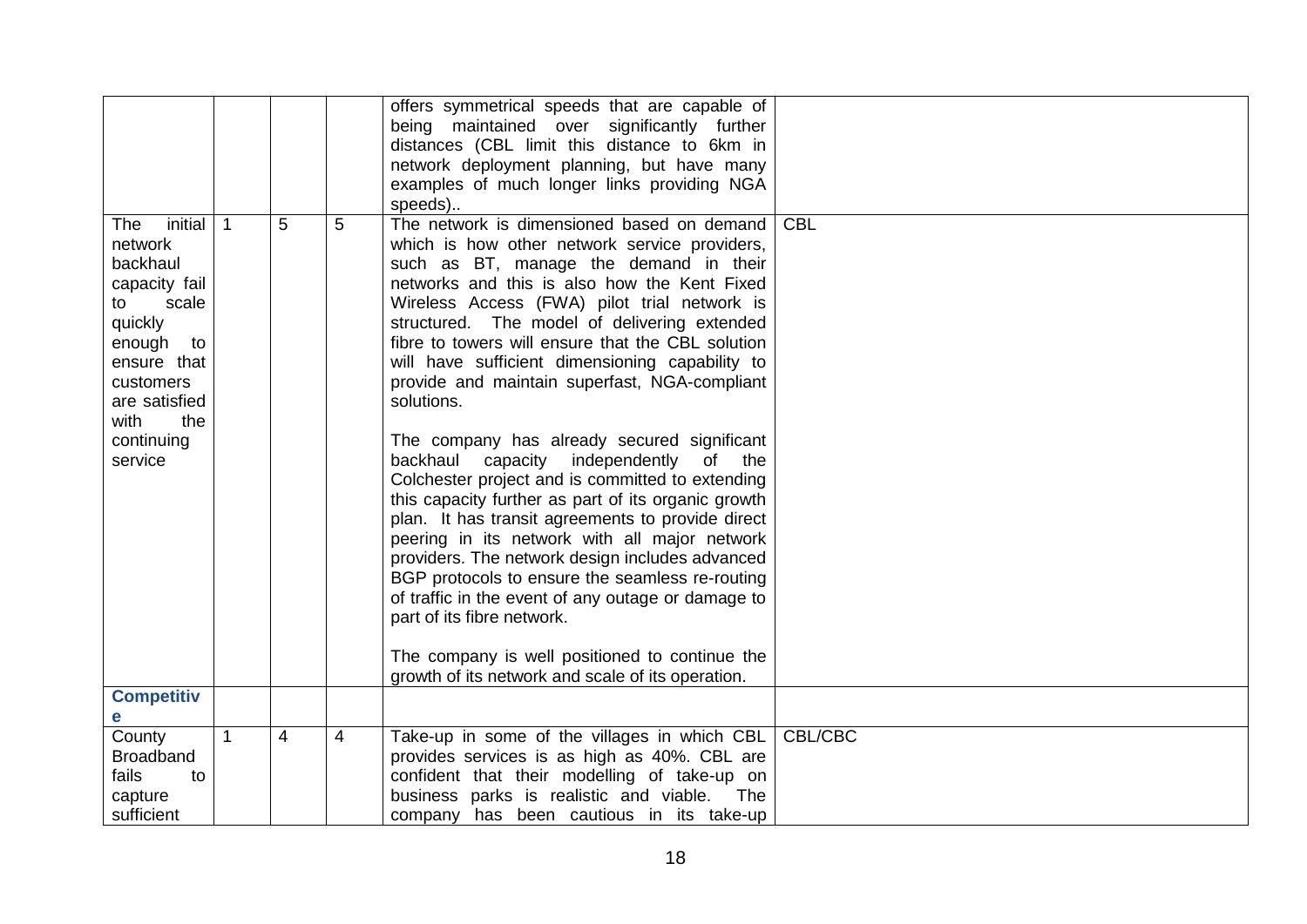| customers<br>to make its<br>commitment<br>the<br>to<br>Project<br>viable                 |   |   |   | expectations and dependency in this regard, as<br>reflected in the relatively low expected impact on<br>turnover in 2015 as previously advised above.<br>Marketing is recognised by CBL as key to its<br>future financial success. To this end it has<br>significantly improved its web capability and is<br>planning to overhaul its tactical marketing to<br>secure critical market share. (This will include<br>enhancing its current sales and marketing team<br>with the engagement of marketing students from<br>Colchester Institute and the University of Essex<br>to drive early demand higher from the target<br>business parks) |            |
|------------------------------------------------------------------------------------------|---|---|---|--------------------------------------------------------------------------------------------------------------------------------------------------------------------------------------------------------------------------------------------------------------------------------------------------------------------------------------------------------------------------------------------------------------------------------------------------------------------------------------------------------------------------------------------------------------------------------------------------------------------------------------------|------------|
| <b>The</b><br>networks<br>fails to be<br>maintained<br>after Year<br>1/installatio<br>n. | 1 | 5 | 5 | The commercial partner, County Broadband Ltd,<br>will meet the on-going maintenance and<br>upgrading of the network from its own revenues.<br>Improvement of the network is intrinsic to<br>meeting and exceeding customer expectations<br>and ensuring retention of the customer base.<br>Consequently, there will be further investments<br>by CBL once the network is in operation which<br>will cover annual operating costs and capital<br>expenditure for new equipment and replacement<br>investment.                                                                                                                               | <b>CBL</b> |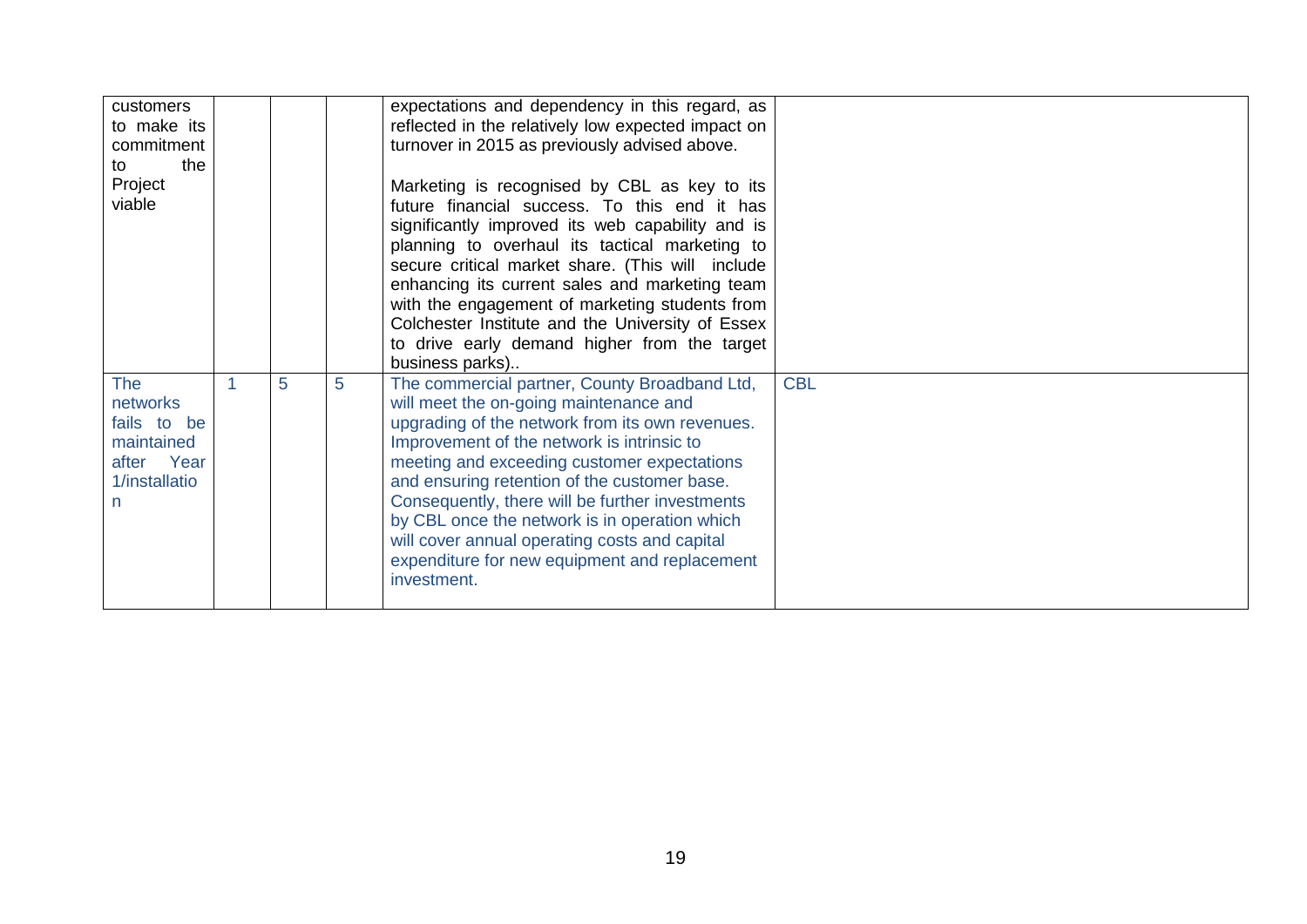## **9. Financial case for investment**

### • Rationale for a revenue return for the Council

Given the financial constraints under which the Council is now operating, the engagement of Council funding in any project which may generate revenue for a third party or have the potential to generate revenue for the Council must seek to derive some return. Consequently, the engagement of Council funds in these instance must now, irrespective of the wider socio-economic benefits for the Borough and other Council projects, demonstrate where possible some income generation for the Authority. It has also always been the case that where s106 funding has been engaged by the Council in relation to a commercially-managed service or partner, that a level of return has been sought by Planning colleagues responsible for administering these funds.

Secondly, with State Aid advice, the Council is required to ensure that any monies benefitting a commercial partner must not confer any subsidy on that business if it is to be compliant. In that light, draft Heads of Terms have been developed with County Broadband Ltd to ensure that use of Council monies and LEP funding do not confer any advantage on the company. These draft Heads of Terms provide for a lease of assets to CBL which have been developed by the Council to fulfil Project outputs and outcomes, addressing the "market failures" for which public funding is necessary. (Please see below, Appendix , for a copy of the advice received from Eversheds for this Project).

Finally, the revenue return for the Council is designed to support further expansion of business broadband coverage through an aspirational, Phase 2, coverage project including rural business clusters, often in farm diversification initiatives.

• Commercial partner financial strength

The Colchester project combined with planned expenditure as part of organic growth provides a combined increase of only 18% on that made by the County Broadband Ltd in 2014. CBL is demonstrating capability in managing this level of capital investment.

It is worth noting that CBL does not have any outstanding debts beyond the terms of normal trade creditors and, apart from other highly satisfactory due diligence on the Company, financial checks indicate the tenant covenant is good: CBL has a credit rating of 'very low risk' (Experian).

## Allocation of funding between Project partners

The following financial modelling has been developed in the light of specific State Aid advice. The costs include a small amount of revenue directly associated with the delivery of capital investment on the Council's side (Council time and costs in securing planning permissions, commissioning a specialist third party to negotiate a site, any wayleaves as well as capital costs - surveys, civil engineering, tower mast site acquisition, towers and equipment).. These costs fully reflect total capital investment by the Council (including associated revenue - of which an element is a permitted contribution by the *de minimis* rules) to deliver the Project and also be EU State Aid-compliant.

| Funding contribution | ount |
|----------------------|------|
|                      |      |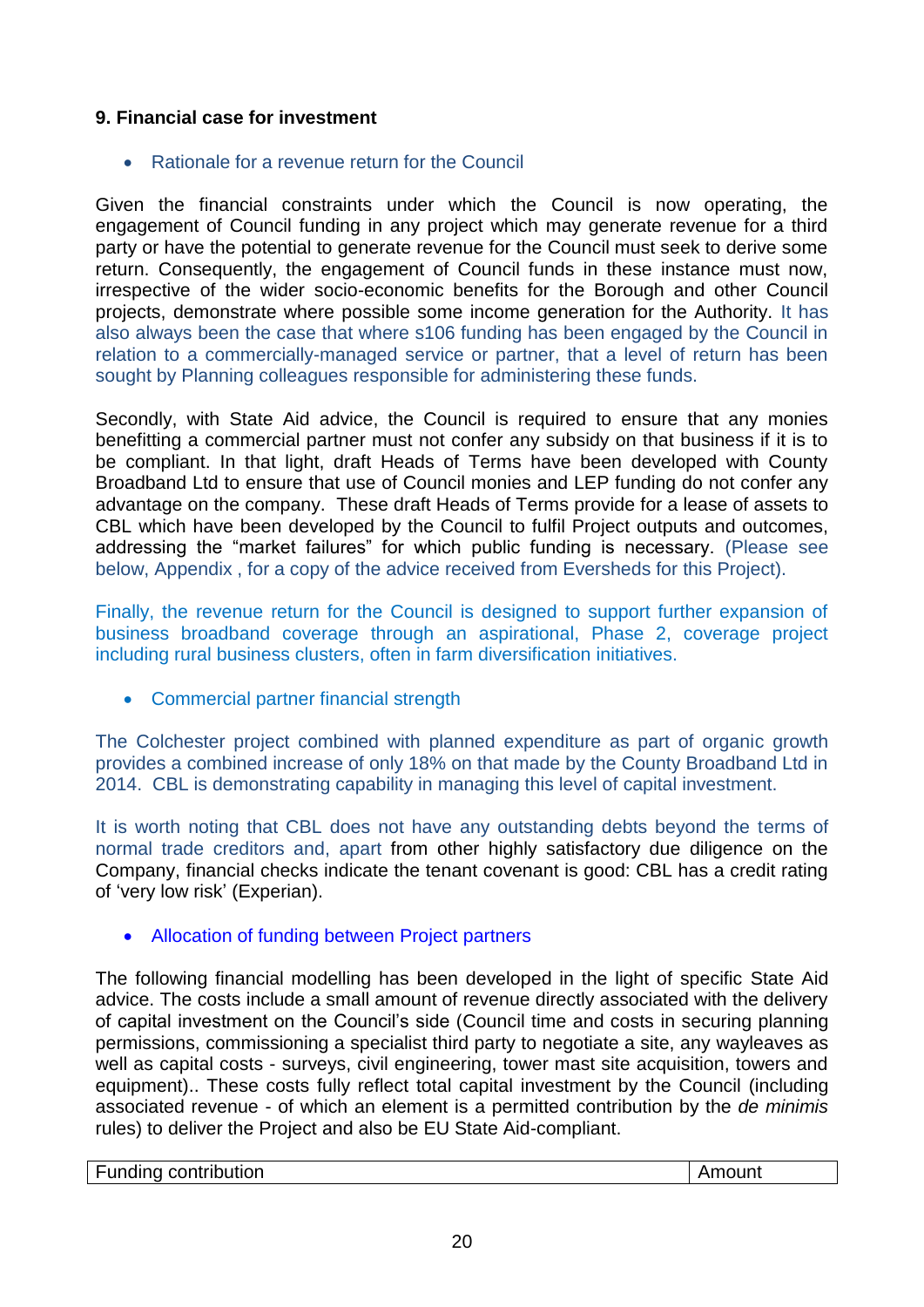| CBC (capital release)                                          | £141,764 |
|----------------------------------------------------------------|----------|
| CBC (associated revenue costs) (LEP grant)                     | £118,235 |
| LEP funding (de minimis, associated revenue costs) (LEP grant) | £81,765  |
| Sub-total                                                      | £341,764 |
| County Broadband (revenue –match to funding)                   | £187,018 |
| Total                                                          | £528,782 |

Council capital and revenue costs are detailed in Tables 2 and 3 below.

### • Financial modelling

Initial financial modelling by CBL in Table 1 (below) shows that for the total investment of £341,764, composed of LEP funding plus £141,764 from s106 for economic development capital purposes, a revenue stream of an estimated **1900 will be** received by the Authority in return for these costs being rolled into a lease at a market rate of return (not conferring any advantage on the Operator - CBL) of 6% per annum.

The LEP grant, combined with the Council's contribution, creates the financial conditions to give CBL the confidence to increase its revenue expenditure in Year 1 to £187,018 to deliver the Project, generating the leverage expected. .

The Council's allocation of s106 monies is confirmed (see attached letter from s151 Officer) and the spend is consonant with the purposes for which the funding was obtained from the developer: 'business enterprise purposes in the Borough of Colchester'.

CBL are funding their contribution to the Project from their own reserves and from normal trade credit lines. However, the Project is backed by the Board of CBL the business case within the Company has been agreed. The Project is seen as a key development for the Company in terms of systematically addressing the urban business market in partnership with a local Authority, piloting a model which it is hoped to replicate elsewhere in Essex.

It should be noted that (Appendix 1, below) the income by CBL ramps up in Year 2, through a doubling of subscriptions to that of Year 1. Successive increases in take-up have not been modelled at this time as potential subscribers are able to quit existing contracts for broadband service but it is anticipated that significant resource will be brought to initial and subsequent marketing through planned engagement of Colchester Institute and University of Essex Business and Marketing interns to support CBL's inhouse marketing staff.

Detailed quarterly spend profiles cannot be provided at this time as site investigations have to be fully undertaken to establish the roll-out for installation and deployment. However, it is clear that expenditure will be greatest in the first two quarters of the year as economies of scale in purchasing equipment ahead of deployment will fall in the first six months. An indicative spend profile against total Project cost is likely to follow the below pattern:

 $Q1 - 20\%$ ;  $Q2 - 50\%$ ;  $Q3 - 20\%$ ;  $Q4 - 10\%$ .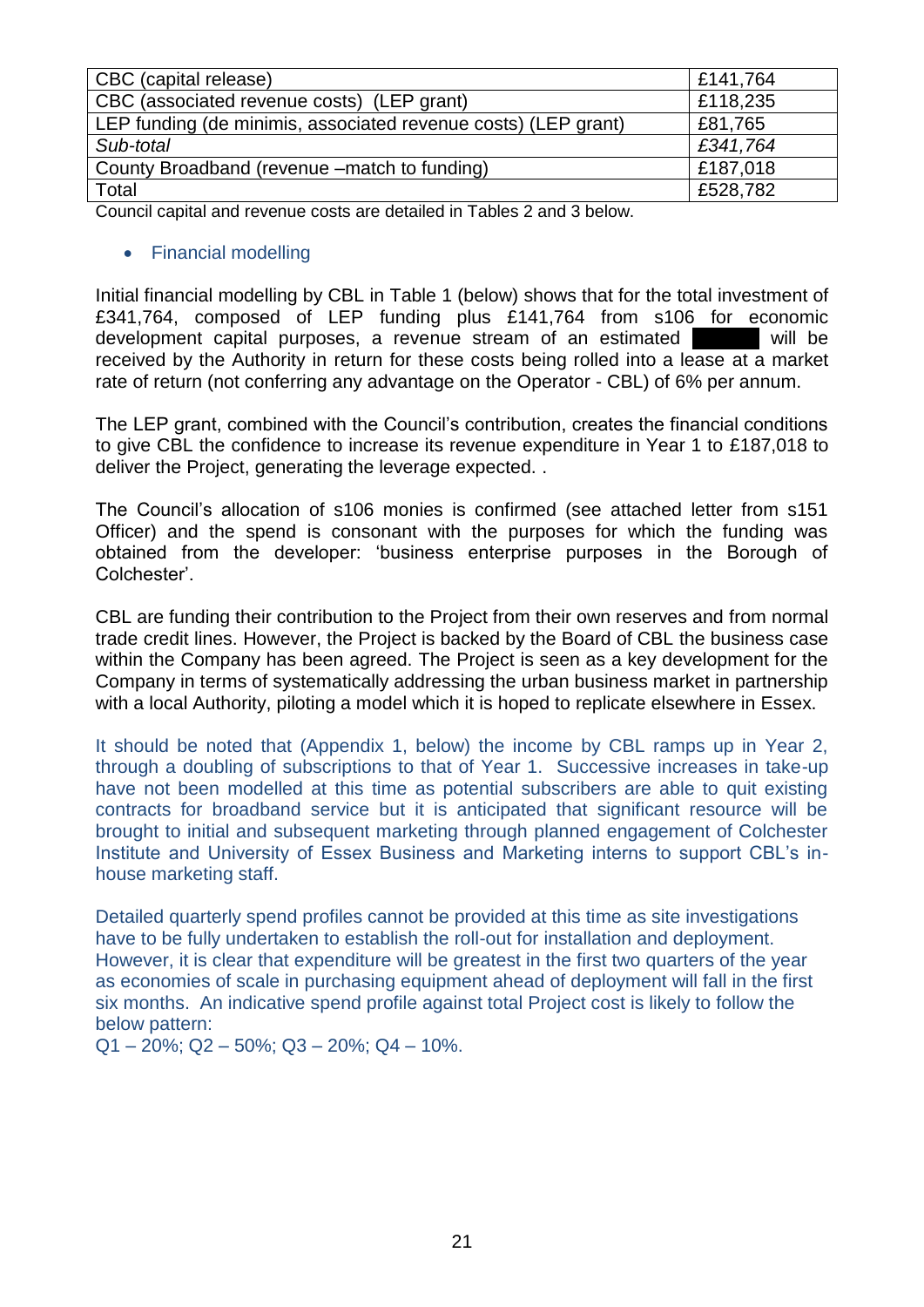Table 1: Project cost allocation between CBC and CBL

|                                     | Coverage |            |       | Voip    |            |       | <b>Total costs</b> |            |       |
|-------------------------------------|----------|------------|-------|---------|------------|-------|--------------------|------------|-------|
|                                     |          |            |       |         |            |       | CBC/LEP            |            |       |
| Share of Expenditure in Year 1      | CBC/LEP  | <b>CBL</b> | Total | CBC/LEP | <b>CBL</b> | Total |                    | <b>CBL</b> | Total |
|                                     |          |            |       |         |            |       |                    |            |       |
| Capital                             |          |            |       |         |            |       |                    |            |       |
|                                     |          |            |       |         |            |       |                    |            |       |
| <b>Backhaul</b>                     |          |            |       |         |            |       |                    |            |       |
| <b>Tower Rental</b>                 |          |            |       |         |            |       |                    |            |       |
|                                     |          |            |       |         |            |       |                    |            |       |
| Network maintenance                 |          |            |       |         |            |       |                    |            |       |
|                                     |          |            |       |         |            |       |                    |            |       |
| Project Management                  |          |            |       |         |            |       |                    |            |       |
|                                     |          |            |       |         |            |       |                    |            |       |
| Sales Manager                       |          |            |       |         |            |       |                    |            |       |
|                                     |          |            |       |         |            |       |                    |            |       |
| <b>Financial Project Management</b> |          |            |       |         |            |       |                    |            |       |
|                                     |          |            |       |         |            |       |                    |            |       |
| Marketing                           |          |            |       |         |            |       |                    |            |       |
| Lease Payment                       |          |            |       |         |            |       |                    |            |       |
|                                     |          |            |       |         |            |       |                    |            |       |
| Directly attributable overheads     |          |            |       |         |            |       |                    |            |       |
|                                     |          |            |       |         |            |       |                    |            |       |
| Apportioned overheads               |          |            |       |         |            |       |                    |            |       |
|                                     |          |            |       |         |            |       |                    |            |       |
| <b>Connection Costs</b>             |          |            |       |         |            |       |                    |            |       |
|                                     |          |            |       |         |            |       |                    |            |       |
| Total net of VAT                    |          |            |       |         |            |       |                    |            |       |
|                                     |          |            |       |         |            |       |                    |            |       |
| <b>VAT</b>                          |          |            |       |         |            |       |                    |            |       |
| Total inclusive of VAT              |          |            |       |         |            |       |                    |            |       |
|                                     |          |            |       |         |            |       |                    |            |       |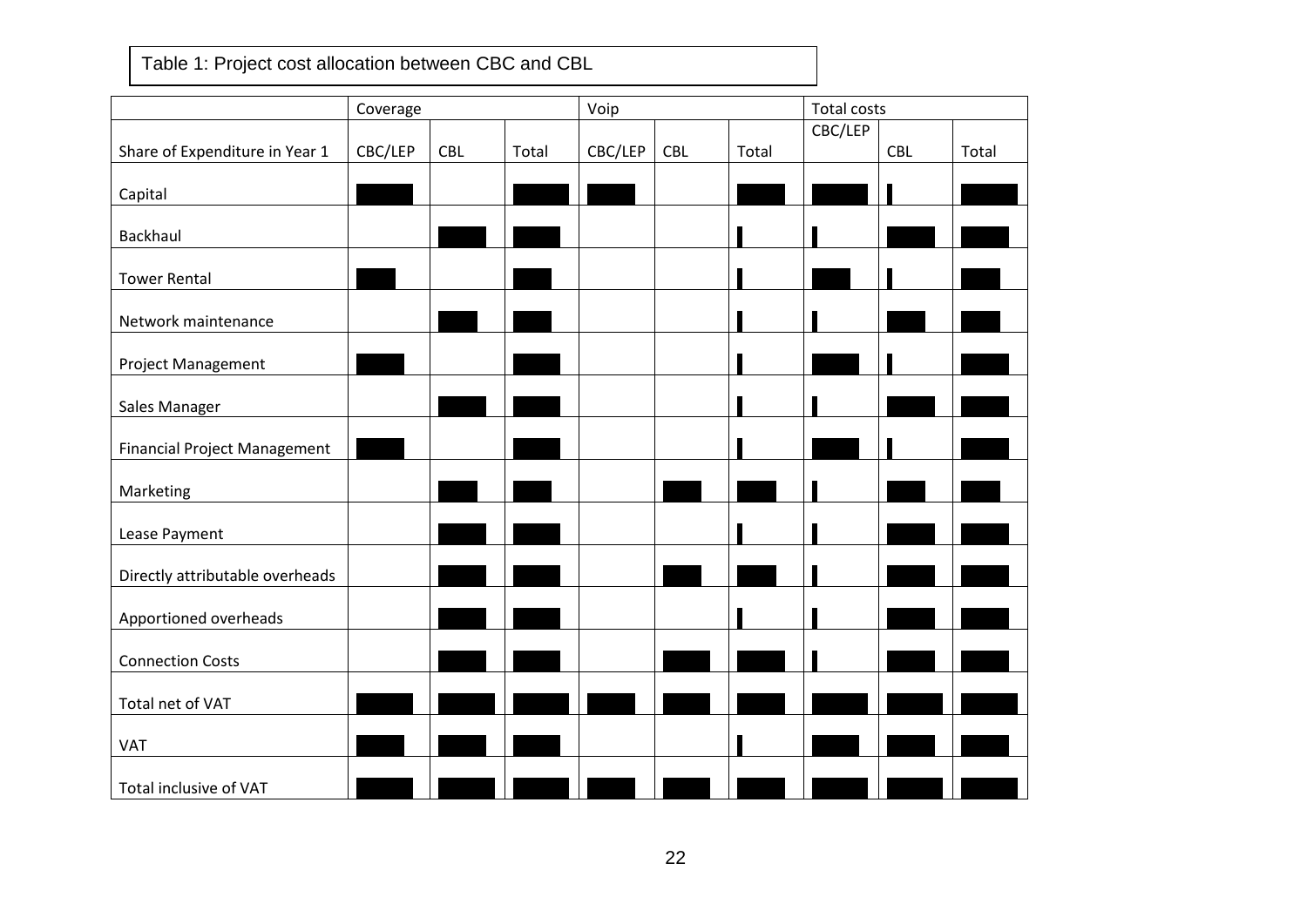Table 2: Breakdown of Council's capital expenditure (Yr. 1)

| Cost element                                             | Value    |  |  |
|----------------------------------------------------------|----------|--|--|
| • VoIP platform integration and licencing (net of VAT)   | £12,284  |  |  |
| Costs for 7 business parks                               |          |  |  |
| Towers (7)                                               | £38,500  |  |  |
| Surveys and civils/land acquisition and legals (7 sites) | £38,460  |  |  |
| Point to Point Equipment (7)                             | £70,000  |  |  |
| Labour charges (7 masts)                                 | £35,000  |  |  |
| Tier 2 and 3 equipment                                   | £43,400  |  |  |
| £237,644<br>Total (ex-VAT)                               |          |  |  |
| Total (inc. VAT)                                         | £282,716 |  |  |

(Tier 2 and 3 equipment in more detail includes: 36 Sectors; 38 Rockets; 10 Nanobridges; 2 Rocket Switches; 2 Routerboards; 10 Toughswitchs; 12 Batteries; 12 Battery chargers; 12 Battery Boxes; 240 mtrs Cable; labour to install 2 Digital Village pumps and 10 Community Access Points).

Table 3: Breakdown of Council's revenue contribution (Yr. 1)

| Cost element (inclusive of VAT)     | Value   |
|-------------------------------------|---------|
| <b>Project Management</b>           | £20,340 |
| <b>Financial Project Management</b> | £30,510 |
| Towers rental (Yr. 1)               | £8,200  |
|                                     |         |
| Гоtal                               | £59,050 |

# **10. Financial Implications**

The Council will receive a revenue stream per annum capital (and associated revenue costs) investment of £341,764.

The scheme is projected to break even in cash terms for the Operator, CBL, in year 2.

There are no implications for existing Council accounts other than drawing on the s106 fund for economic development as part of the investment total.

*Notes on costs and leased assets.*

- Allowance for site investigations and planning the network topology by CBL is not included in Table 1 above but has been confirmed as their cost; it does not therefore explicitly appear in Table 1(above). From the Council's site, negotiation to obtain locations is covered in Table 2 (above).
- In terms of rental costs for towers, the first year's towers' rental is allocated to the set up cost which is borne by CBC. However, from year 2 the operational cash flow from the Project received by CBL will cover tower rentals.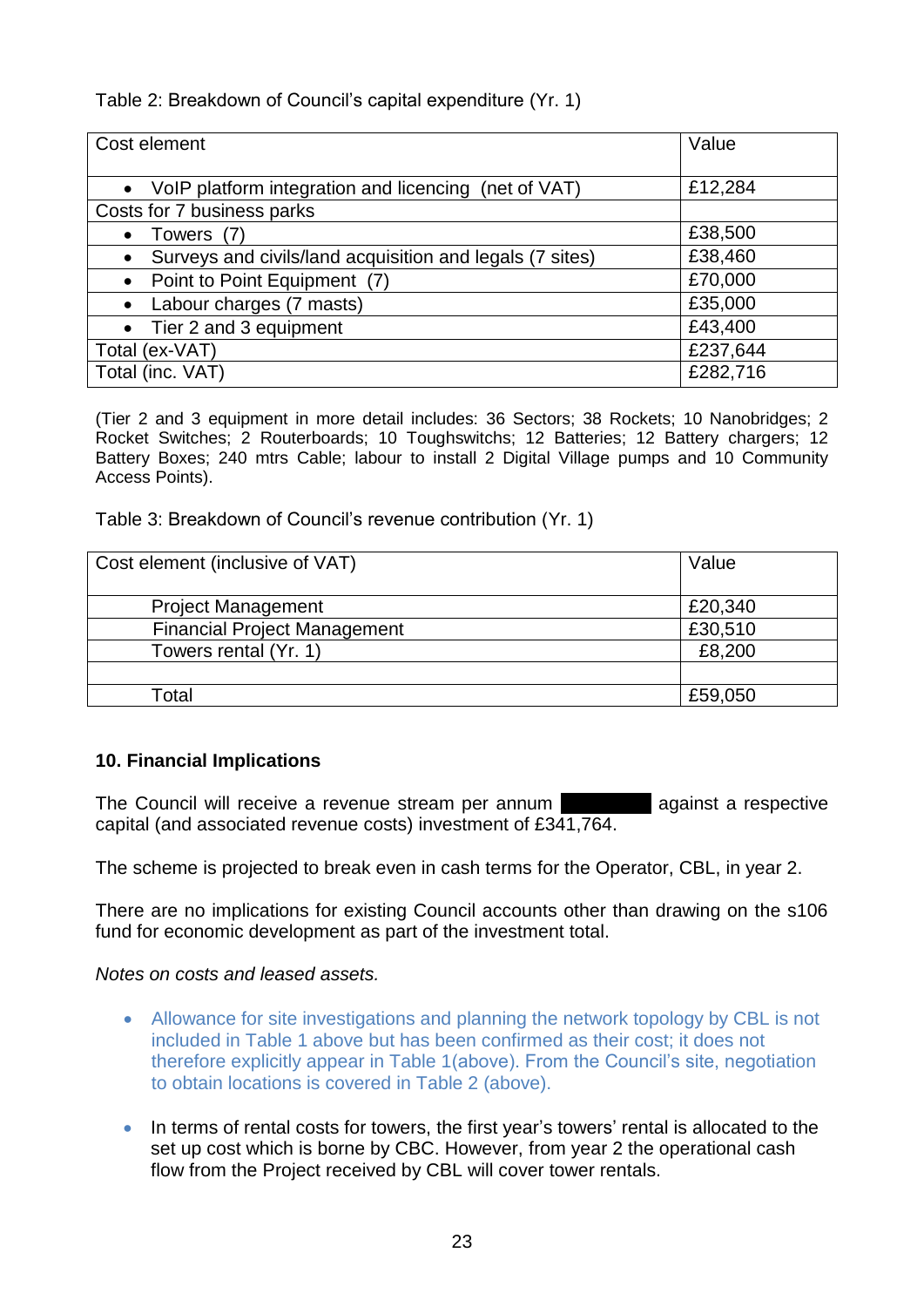In terms of the useful life of the radio equipment purchased, manufacturer's specifications for "Mean time between failure" varies between equipment but for the key high-value radio kit it is considerably in excess of 20 years which indicates a high asset value. However, given the advances in technology, the commercial partner, CBL, would be likely to have upgraded/replaced the radio equipment during the life of the lease agreement. Any such upgrade or equipment replacement is expected to be at the expense of County Broadband as part of its policy to keep pace with technology and to remain competitive in the market place.

The towers and sites will have a longer useful life than the equipment and a higher asset value (given potential alternative operator interests and growing use of WiFi as a complementary form of digital connectivity).

## **11. Alternative options**

Rejecting the "do nothing" option, the closest alternative options to the Project which address the issues are:

- 1. Lobby the incumbents (BT and Virgin Media) to improve their coverage; or,
- 2. Develop a partnership with a provider of fibre technology; or,
- 3. Provide grant funding to the current, fixed wireless broadband commercial partner,

The first option has been pursued in recent years but it is clear that Virgin Media will not extend their current cable footprint and BT have proven unresponsive to requests for cabinet enablement on business parks.

In terms of the second option, discussions have been held with two independent fibre optic providers over the past two years. One provider altered the terms of an initial outline agreement with the Council and was rejected. The second provider's business case for investment required the Council to aggregate its own and other public service leased lines to create an investible first-step; this proved unfeasible.

The alternative to the current Project which proposes a commercial relationship with the planned provider would be to provide grant funding to encourage their coverage of key business locations. This option would lead to an elongated delivery schedule and would require the application of significant grant which, as such, would inevitably create a State Aid. For these reasons, this option has also been rejected.

| <b>Alternative option</b>                                                  | Reason for not selecting alternative                                                                                                                                                                                                                                                               |  |  |  |  |  |
|----------------------------------------------------------------------------|----------------------------------------------------------------------------------------------------------------------------------------------------------------------------------------------------------------------------------------------------------------------------------------------------|--|--|--|--|--|
| "Do nothing"                                                               | Fails to deliver the planned business and job benefits and<br>restricts support for key business sectors and locations,<br>retarding inward investment and sufficient business and<br>employment growth to absorb the Borough's rapidly<br>growing working-age population.                         |  |  |  |  |  |
| Lobby the incumbents (BT and<br>Virgin Media) to improve their<br>coverage | No interest by the two major operators in altering their<br>current business models which are generating market<br>failure in affordable Next Generation Access broadband on<br>business parks and sites without Government intervention<br>which appears unlikely given Ofcom's regulatory remit. |  |  |  |  |  |
| Develop a partnership with a                                               | Commercial models proved undeliverable in terms of                                                                                                                                                                                                                                                 |  |  |  |  |  |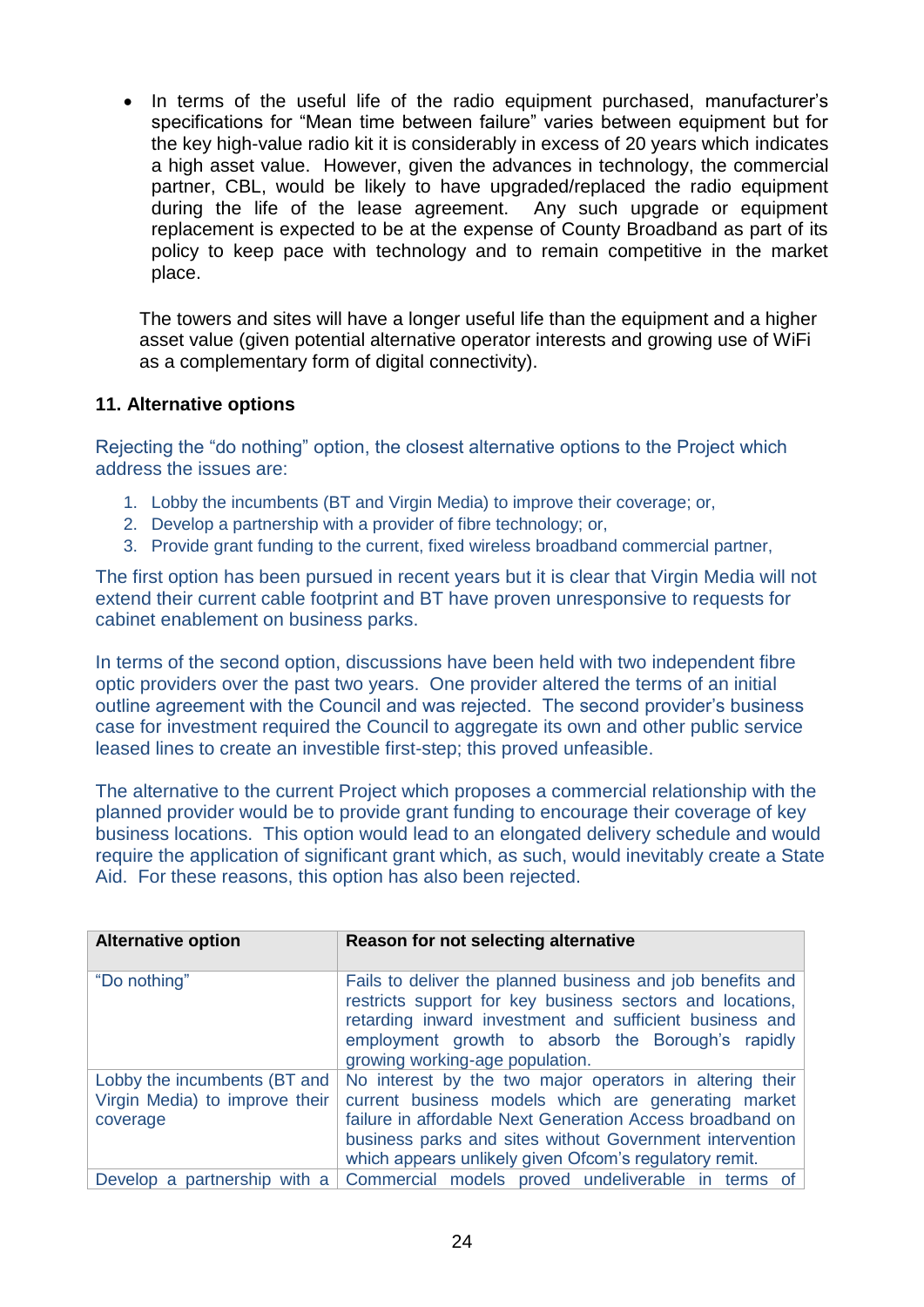| provider of fibre technology to                           | potential partner expectations of the Council and vice                                                                                                                                                                                                                          |
|-----------------------------------------------------------|---------------------------------------------------------------------------------------------------------------------------------------------------------------------------------------------------------------------------------------------------------------------------------|
| achieve coverage                                          | versa.                                                                                                                                                                                                                                                                          |
| Council to grant fund County<br><b>Broadband entirely</b> | Would require a re-procurement exercise which may not<br>select CBL, would delay delivery, create a State Aid and<br>remove the opportunity for the Council to obtain a small<br>revenue income stream for re-investment in a Phase 2<br>coverage for rural business locations. |
| Council to join ECC to cover                              | Would require the Council to abandon the purpose for                                                                                                                                                                                                                            |
| rural southern half                                       | which grant funding has been received – business park                                                                                                                                                                                                                           |
| οf                                                        | coverage (urban) – and could lead to an overbuild of                                                                                                                                                                                                                            |
| Colchester Borough using the                              | County Broadband's emerging network in the area by                                                                                                                                                                                                                              |
| LEP funding to leverage                                   | another ECC-selected operator, wasting previous and                                                                                                                                                                                                                             |
| further DCMS grant for County                             | current public funding.                                                                                                                                                                                                                                                         |

## **12. Management and Governance**

The project will be managed in accordance with current Council project management processes which include the formation of a project delivery team, together with project planning and active risk management and monthly reporting procedures.



As part of the governance process, the project milestones and high scoring "red" risks will be reported monthly to the Economic Development and Renaissance Steering Group which comprises the Leader and Deputy Leader of the Council. Risk mitigation measures for high scoring risks will be agreed.

Updates on the project will also be reported to the Executive Board, Senior Management Team, Commercial and Creativity meetings as required. Outside the Authority, updates will also be reported to the SELEP Growth Fund grant and monitoring team, based in Essex County Council.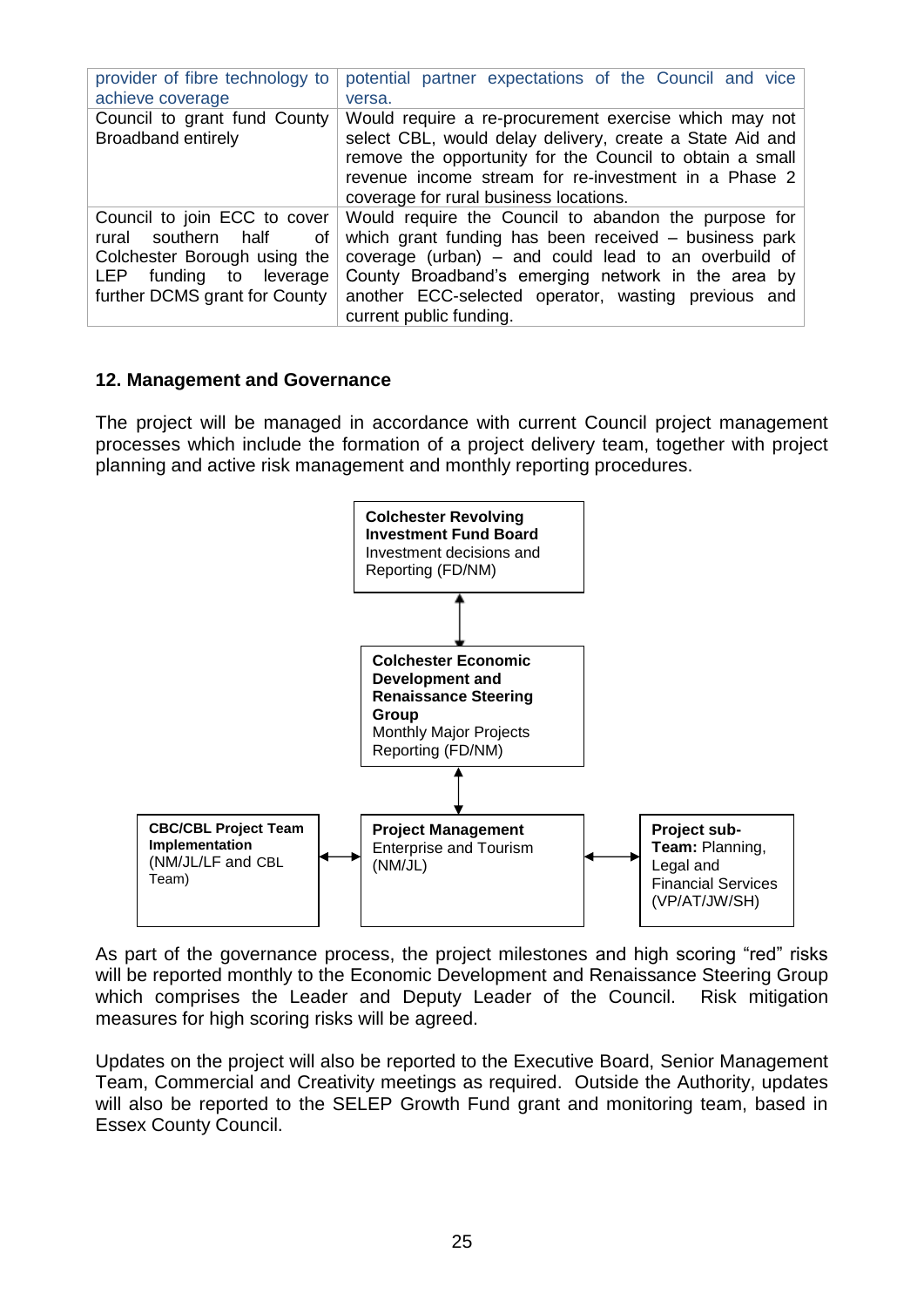In terms of wider governance by the accountable body (ECC) or for SELEP internal governance, these processes have not yet been conveyed to Colchester Borough Council and we await further details as they emerge. The Borough Council has worked on a number of national funded projects with ECC in the past and have submitted quarterly claims together with evidence of spend against agreed milestones. We have assumed for the purposes of this business case that any governance/project management for this project will be broadly in accordance with previous projects.

## **13. Approvals**

| <b>Approver Name</b> | <b>Title</b> | <b>Signature</b> | <b>Date</b> |
|----------------------|--------------|------------------|-------------|
|                      |              |                  |             |
|                      |              |                  |             |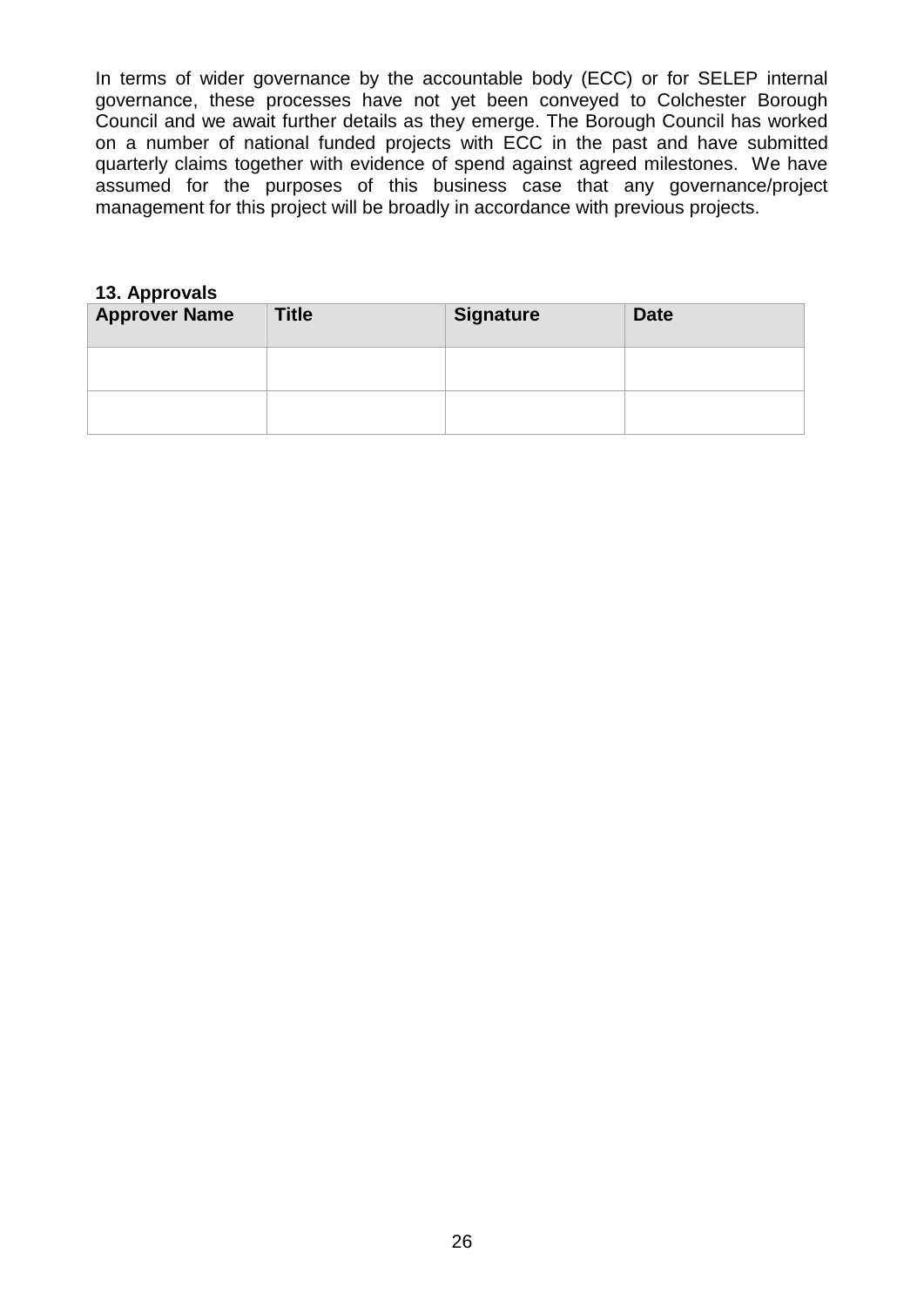|                                                                           | Initial<br>investment | Year 1 | Year 2 | Year <sub>3</sub> | Year 4 | Year 5 |
|---------------------------------------------------------------------------|-----------------------|--------|--------|-------------------|--------|--------|
| <b>Income</b>                                                             |                       |        |        |                   |        |        |
| LEP grant + s106 funding as<br>investment in the form of<br>leased assets |                       |        |        |                   |        |        |
| Subscriptions                                                             | I                     |        |        |                   |        |        |
| Connections                                                               |                       |        |        |                   |        |        |
| <b>Total Income</b>                                                       |                       |        |        |                   |        |        |
|                                                                           |                       |        |        |                   |        |        |
| <b>Variable Costs</b>                                                     |                       |        |        |                   |        |        |
| Sales Commission                                                          |                       |        |        |                   |        |        |
| Connections<br>costs<br>۰<br><b>Materials</b>                             |                       |        |        |                   |        |        |
| Connection<br>Costs<br>Labour                                             |                       |        |        |                   |        |        |
| <b>Total Variable Costs</b>                                               |                       |        |        |                   |        |        |
|                                                                           |                       |        |        | Ι                 |        |        |
| Contribution<br>Fixed<br>to<br>Costs                                      |                       |        |        |                   |        |        |
|                                                                           |                       |        |        |                   |        |        |
| <b>Fixed Costs</b>                                                        |                       |        |        | I                 |        |        |
| Network - Capital                                                         |                       |        |        |                   |        |        |
| Network - Operations                                                      |                       |        |        |                   |        |        |
| <b>Staff Costs</b>                                                        |                       |        |        |                   |        |        |
| Marketing                                                                 |                       |        |        |                   |        |        |
| Lease Payment                                                             |                       |        |        |                   |        |        |
| Overheads                                                                 |                       |        |        |                   |        |        |
|                                                                           |                       | П      |        | П                 |        |        |
| <b>Total Fixed Costs</b>                                                  |                       |        |        |                   |        |        |
|                                                                           |                       | П      | Π      |                   |        | I      |
| <b>Cashflow</b><br>from<br><b>Operations</b>                              |                       |        |        |                   |        |        |
|                                                                           |                       |        |        |                   |        |        |
| Balance<br><b>Brought</b><br>Forward                                      | Π                     |        |        |                   |        |        |
|                                                                           |                       |        |        | I                 |        |        |
| Carried<br>Balance<br>Forward                                             |                       |        |        |                   |        |        |

# **Appendix 1. County Broadband income and expenditure forecast**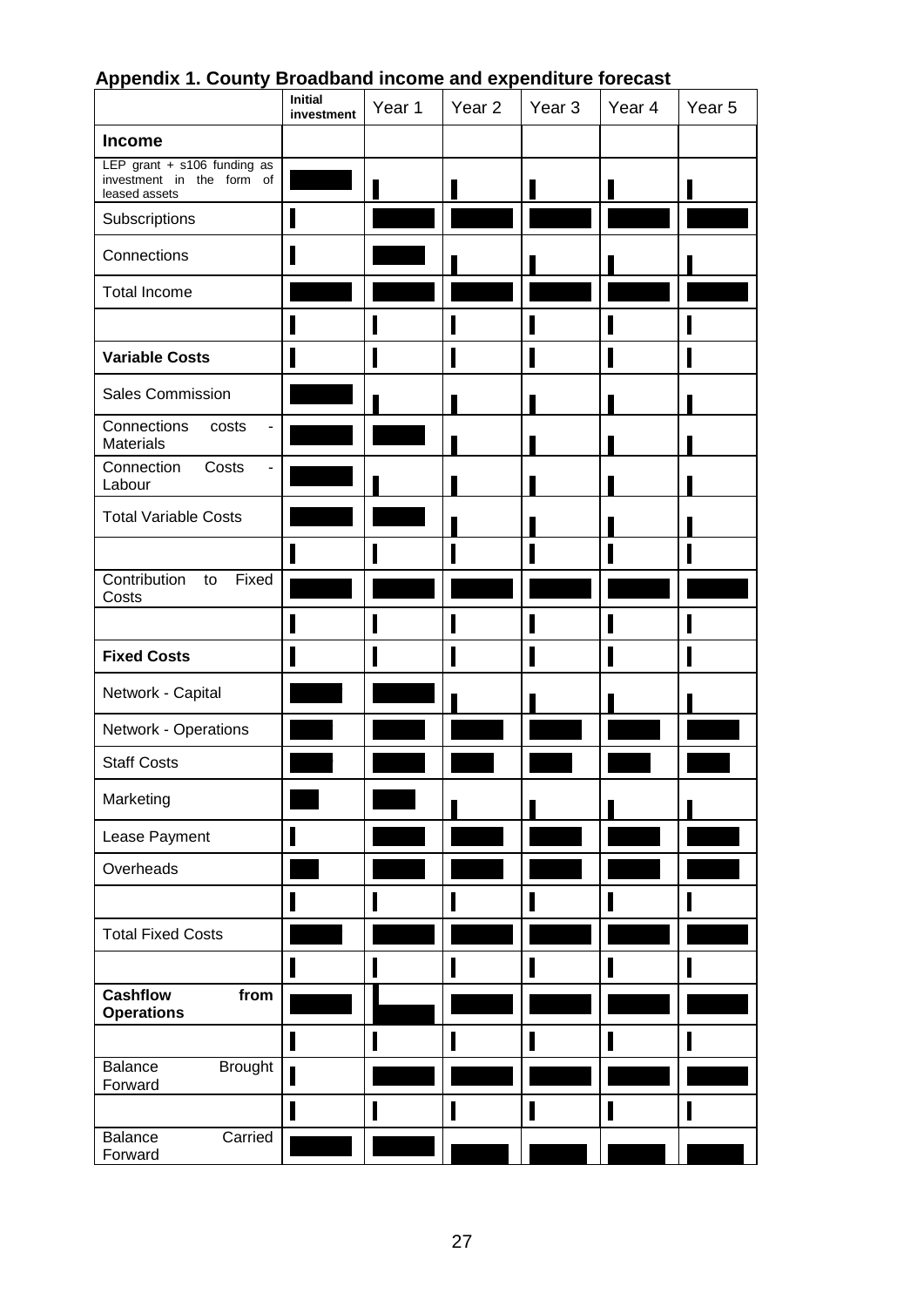### **Colchester Borough Council**

# **State aid assessment regarding Market Economy Operator Principle economic analysis relating to the Colchester NGA Broadband for Business Parks project**

#### 1. **Introductions**

- 1.1 The purpose of this document is to provide details as to what is required in order to demonstrate that the proposals in respect of the "investment" by Colchester Borough Council ("the Council") in to the Colchester NGA Broadband for Business Parks project ("the Project") does not raise State aid issues.
- 1.2 The contents of this report as based on information contained within the following documents supplied to it by the Council: -
	- 1.2.1 Economic plan for Essex Project summary document;
	- 1.2.2 Colchester NGA Broadband for Business Parks Project and state aid; and
	- 1.2.3 Email dated the  $11<sup>th</sup>$  November from Jim Leask of the Council
- 1.3 The contents of this report are for the benefit of Eversheds' client, the Council, only and Eversheds duty of care shall apply only to the Council. Should the Council share this report or any part of it with any third party, the legally privileged nature of this document may be lost and Eversheds' duty of care shall not extend to any such third party.

### 2. **Executive summary**

- 2.1 Whilst in theory the on leasing of the relevant assets to Country broadband at no less than their open market value (ideally independently established) can be argued to not allow for the grant of any element of State aid, it is considered that if such assets are solely bought by the Council for the purpose of on leasing them to Country Broadband then there is a risk of aid being found unless the transaction as a whole can be evidenced as being economically viable for the Council.
- 2.2 If the purchase and leasing of the assets (taking into account associated costs) would not make any return or a return acceptable to a prudent private sector operator then it is considered the actions of the Council could be viewed as amounting to an aid as it would suggest that no entity on the market would acquire and on lease such assets in such circumstance.
- 2.3 It is therefore recommended that an assessment of the full costs of the proposal as against the returns based on the leasing price and leasing period be undertaken. The level of return should then be considered as against what would be acceptable to a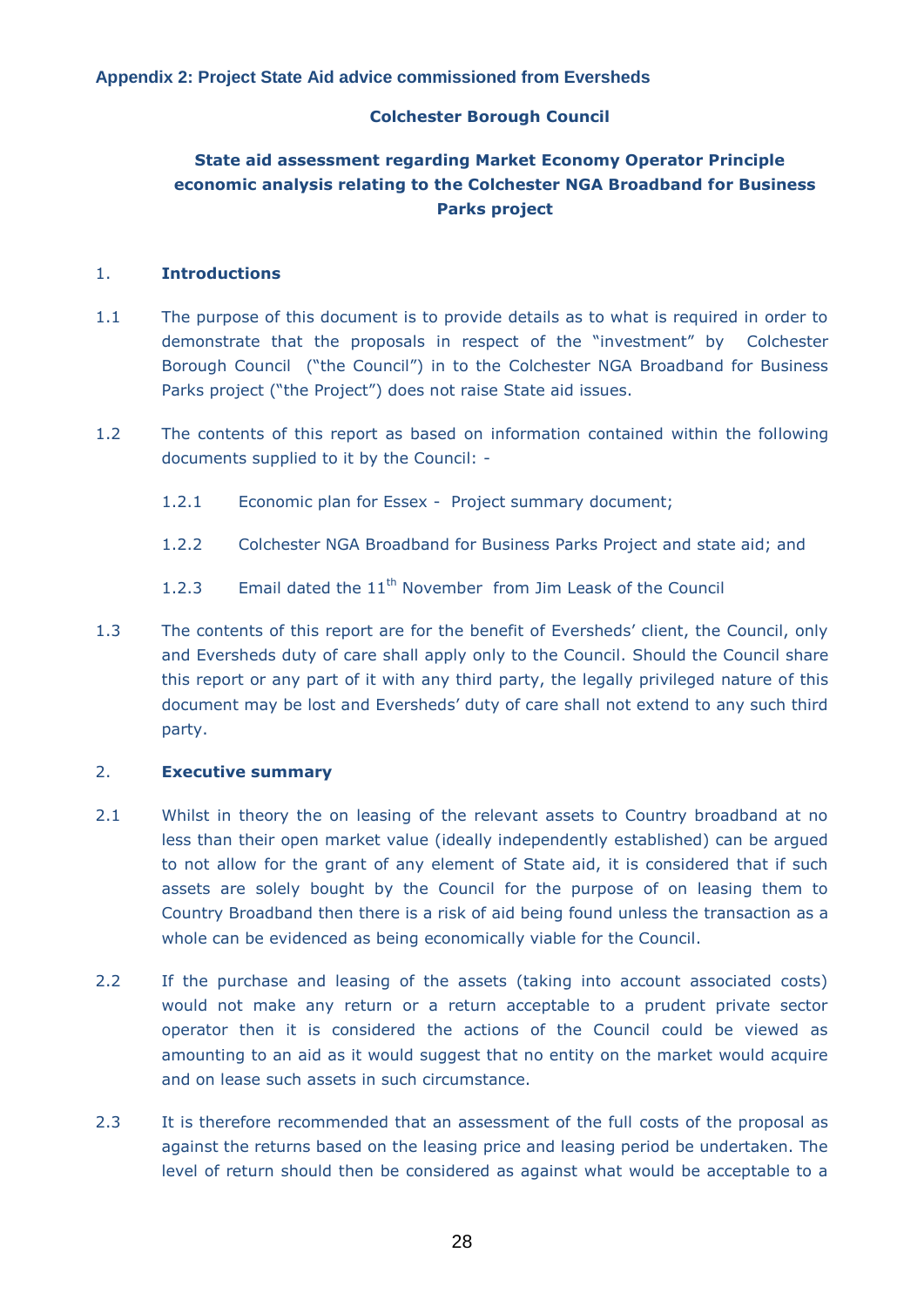market operator in such circumstances discounting any non economic/socio economic benefits. From this it can be ascertained if there is any possible aid and if so if it can be justified as de minimis aid.

#### 3. **Understanding of the Project**

- 3.1 It is understood from the documentation reviewed that the project will involve the "investment" by the Council of sums between 150,000 and £200,00. By way of the acquisition and on leasing of certain assets. The intention is to lease these assets to an entity called Country Broadband which will be delivering fixed wireless broadband to a number of business parks in the Colchester area.
- 4. It is this "investment"/ purchase and resale which the Council wishes to assess from the perspective of compliance with the State aid rules.

#### 5. **Relevant law**

- 5.1 EU State aid law is based around a prohibition on all the EU Member States granting State aid unless it has been pre-approved. In practice, the only person who can give such a clearance is the European Commission ("the EC").
- 5.2 Article 107(1) of the Treaty on the Functioning of the European Union ("the TFEU") sets out four distinct and different elements which must each and all be met in order for the prohibition on State aid to apply. A measure(s), in order to amount to State aid, must (1) be granted by the State or through State resources; (2) distort or threaten to distort competition; (3) favour certain undertakings or the production of certain goods; and (4) affect trade between EU Member States. If none of these is present then the measure(s) will not amount to State aid.
- 5.3 It is considered that the key element in terms of being able to demonstrate that the application of/commitment to apply State resources (in certain circumstances) by the Council in respect of the Project (as proposed) can be made without the risk of State aid arising is the need for a "selective benefit" to accrue to an undertaking (through the use of such State resources) in order for State aid be present. If it can be established that the basis of the proposed acquisition and on-leasing of the relevant assets by the Council to County Broadband is consistent with that which would be acceptable to a rational profit motivated prudent private sector operator, of a size comparable to the Council (where presented with the same or similar circumstances), then it can be validly argued that there would be no benefit to County Broadband resulting from the proposal regarding such assets. This is known as the Market Economy Operator Principle ("MEOP").
- 5.4 It is understood that the Council will be leasing the relevant assets to County Broadband at no less than the market rate for the same. This will need to be adequately evidenced and therefore it is recommended (if not already done) then independent experts are engaged to ascertain what a fair and reasonable market price would be for the leasing of the assets in the context of a project of one such as is envisaged here or at the very least a bench marking exercise in terms of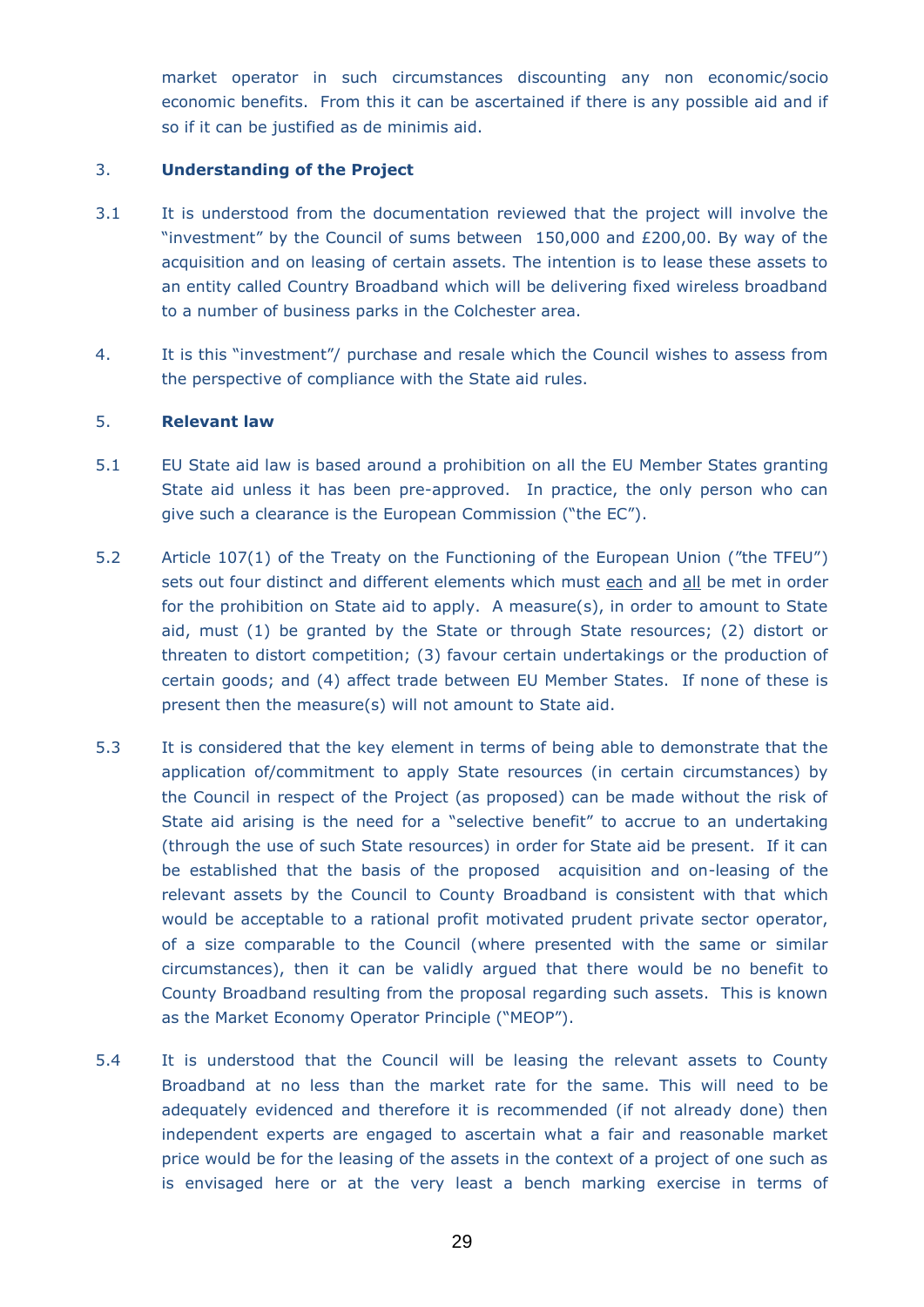applicable leasing rates on the markets be undertaken. This would be in line with the guidance issued by the EC in the from the Commission Communication on State aid elements in sales of land and building by public authorities ("the SOLG")**<sup>1</sup>** Whilst this only applies in theory to land assets its clearly demonstrates the principle that the disposal of assets by public bodies at an amount at least equal to the independently established open market value of such assets does not raises substantive state aid issues.

- 5.5 The SOLG also, however, provides for the potential for aid issues to still arise where a sale is at or above open market value but is for a sum which is below the purchase price paid for such assets by the State. This in turn links into the basis on which MEOP operates (i.e. would a prudent private sector investor sell/lease such an asset it has just acquired at a loss, particularly if it bought that asset for the express purpose of on-selling/leasing that assets, rather than using it itself at any point.
- 5.6 On this basis it is considered that the transaction, in order to be considered to be State aid compliant, in particular compliant with MEOP, will need to be looked at in the round. In effect would the acquisition price paid by the Council (and associated costs regarding the same and the leasing incurred by the Council) and the income from the leasing of such assets to County Broadband (together with any residual value of the returned assets, if any) allow for a sufficient return on the original capital investment (by way of the acquisition of the assets in question. If the answer is yes, based on what **a** (rather than all) comparable investor would find acceptable in the context of a similar proposal, then it can be robustly argued that there is no selective benefit present in the transaction and thus no element of aid. Conversely, if the basis on the transaction (with the level of returns pretty much set in stone here, as the leasing prices will be known as will the acquisition and associated costs) would result in a loss or a return that would not be acceptable to **any** private sector operator then aid will be likely to be deemed to be present, with the aid being the difference between what would be acceptable to such an entity and what the return will be for the Council. It should be noted that the fact that the Council could (should it so wish) obtain a better return elsewhere (i.e. by simply putting the money on deposit) is not relevant in considering whether the investment stacks up under MEOP.
- 5.7 It should be noted that it is considered that if there is a shortfall in the returns as against the total capital investment (as against that which would be acceptable to a prudent private sector investor) it may still be possible undertake the transaction if that shortfall over the life of the investment can be shown to be in line with the requirements of the De Minimis aid Block Exemption. This allows any one entity to receive up to €200,000 from all sources in each Member State subject to such funding being expressly identified as de minimis aid and applied in compliance with the De Minimis aid Block Exemption. In reality if the shortfall, when cumulated with any other de minimis aid (which has been or is already committed to be) received by

 $\overline{a}$ 

**<sup>1</sup>** OJ C 209, 10.7.1997, p. 3–5